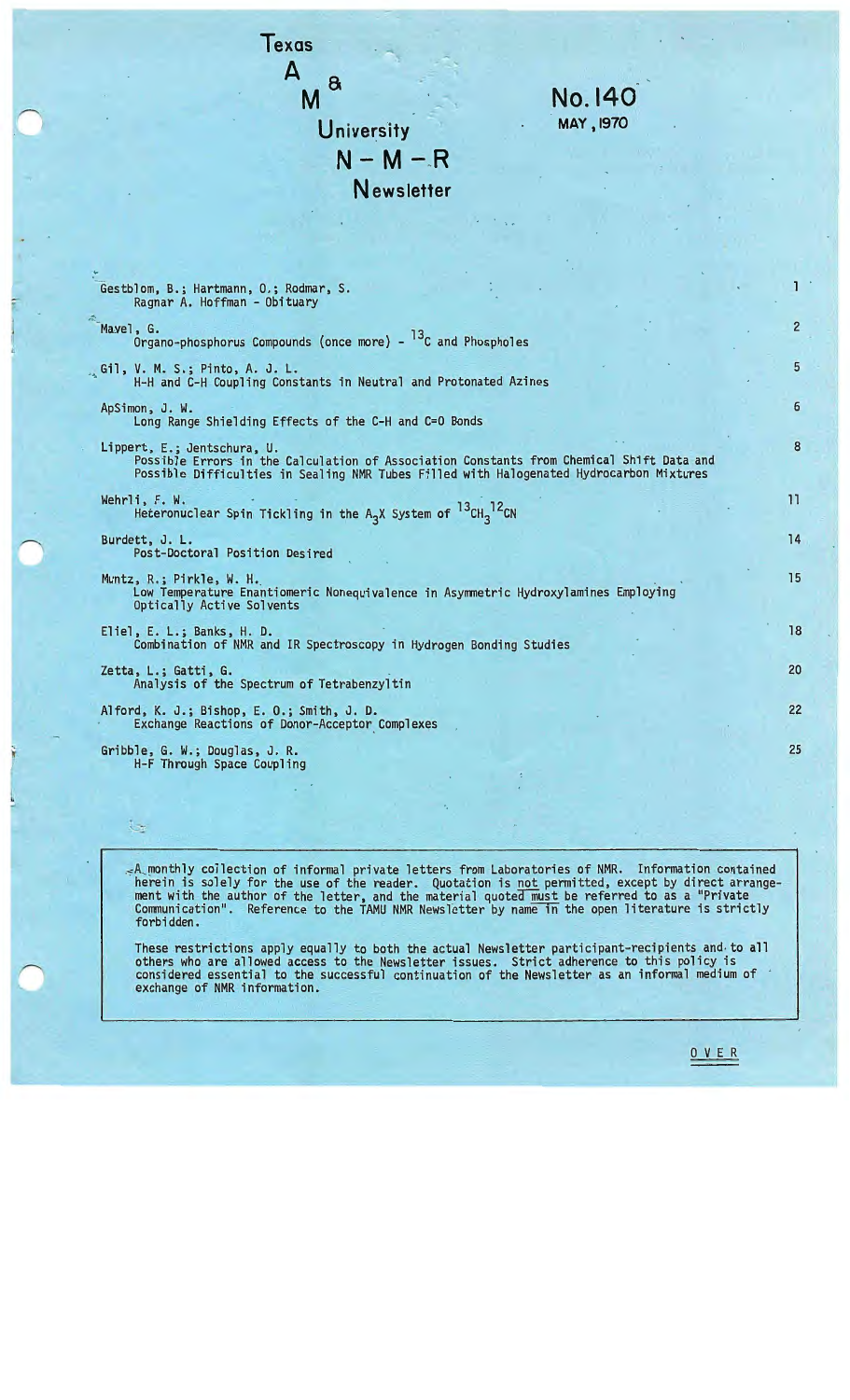Gerig, J. T.; Bittner, E. W.<br>Nuclear Relaxation at the Active Site of  $\alpha$ -Chymotrypsin

Kurland, R. J. **Density Matrix Treatment of Pseudocontact and Contact Shifts in** Transition Metal Complexes; Use of Fluke Synthesizer and PDP-8/I 26

28

29

荡

 $\bigcirc$ 

Thorpe, M. C.

Comment on a Paper on PMR Spectra of Nucleosides

Deadline Dates: No. 141: 1 June 1970 No. 142: 6 July 1970

All Newsletter correspondence, etc., should be addressed to:

Bernard L. Shapiro Department of Chemistry<br>Texas A&M University College Station, Texas 77843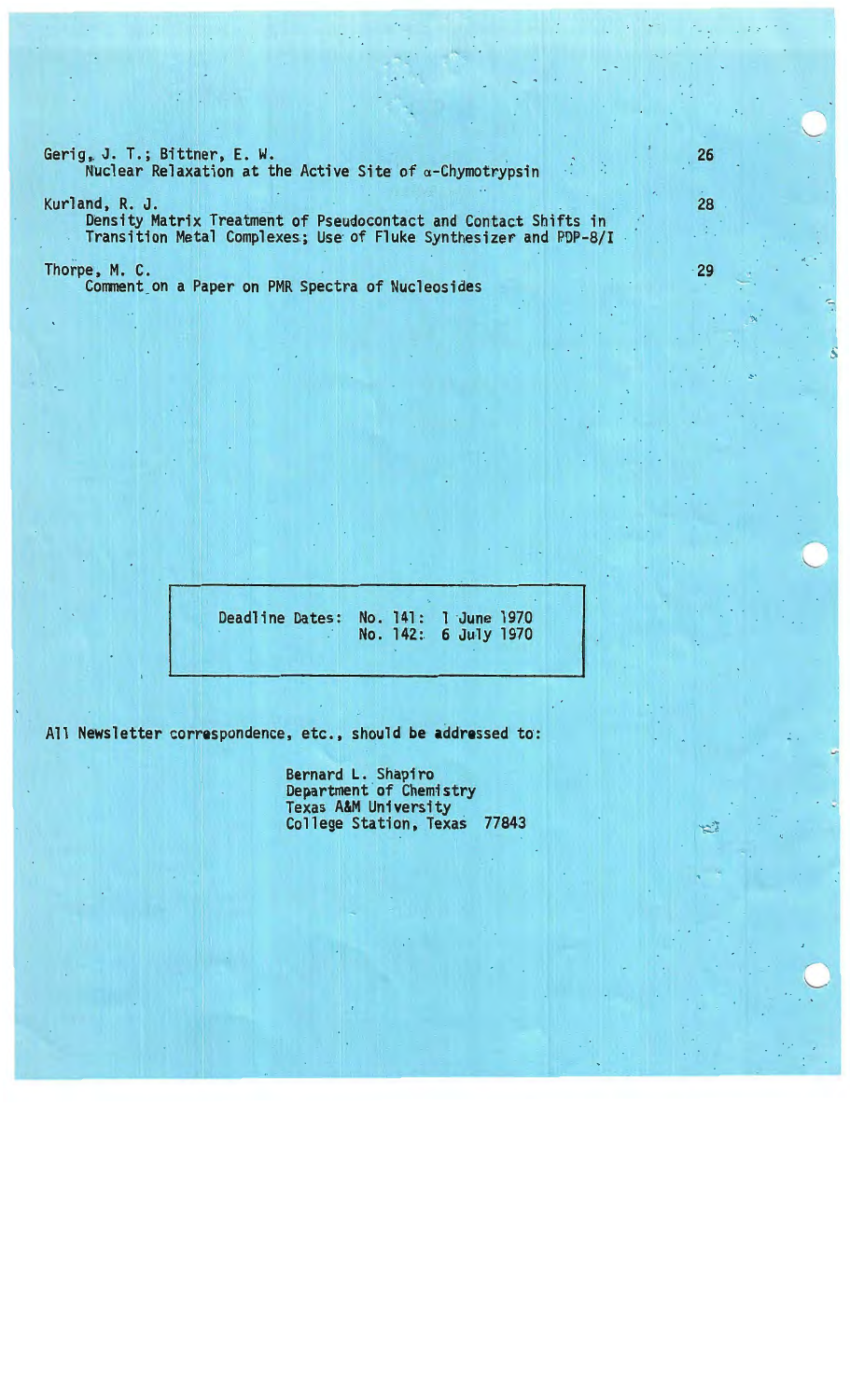# **Uppsala universitet Fysiska institutionen**



University of Uppsala **Institute of Physics** 

BG GG April 10, 1970

Professor B. Shapiro Department of Chemistry Texas A & M University College Station Texas 77843

#### Ragnar A. Hoffman - Obituary Dear Professor Shapiro,

We regret to inform you that the head of the NMR research group at the Institute of Physics, Uppsala, Sweden, Dr Ragnar A. Hoffman died on 12 March.

The important scientific work of Ragnar A. Hoffman is well recognized in the NMR community. He started his research in highresolution NMR at this institute in 1957, primarily working on the NMR spectra of aromatic compounds. The resultswere summarized in his Ph.D. thesis "Proton magnetic resonance studies of unsaturated and aromatic compounds with particular regard to effects of electron delocalization" which was put forward in 1960. He continued his work on the determination and interpretation of the NMR parameters of unsaturated compunds, and this research resulted in several important papers.

The double resonance techniques later attracted his interest. His work in this field led to the developement of new methods and applications of multiple resonance spectroscopy. This work also led to an exstensive review article "High-resolution nuclear magnetic double and multiple resonance" (together with Professor S. Forsen) published in the series "Progress in Nuclear Magnetic Resonance Spectroscopy".

During the last years Ragnar A. Hoffman became interested in the study of relaxation effects and line-shapes in NMR. His work in this field is incorporated in a comprehensive article "Line-shape in high-resolution NMR" which has just appeared in the monograph series "Advances in Magnetic Resonance". This paper has become his last major contribution to the NMR literature.

Ragnar A. Hoffman also served as a teacher at this institute. With his broad knowledge in physics, he was a skilful and inspiring lecturer esteemed by his students and colleagues.

For us who had the privilege of collaborating with Ragnar A. Hoffman in the research laboratory, he was a brilliant scientist, always ready to discuss and clarify obscure questions, always ready to try to penetrate the difficult problems in science. Above all we will remember Ragnar as a personal friend, the loss of whom we mourn, but who we will always remember with gratitude.

Yours sincerely //! *(,* .,,- *,l* z, -/c , . '-

Bo Gestblom Ola Hartmann

Fysiska institutionen Box 530 751 21 Uppsala 1 Tel. 018-13 9460

Institute of Physics Box 530 S-751 21 Uppsala 1, Sweden Tel. 018-139460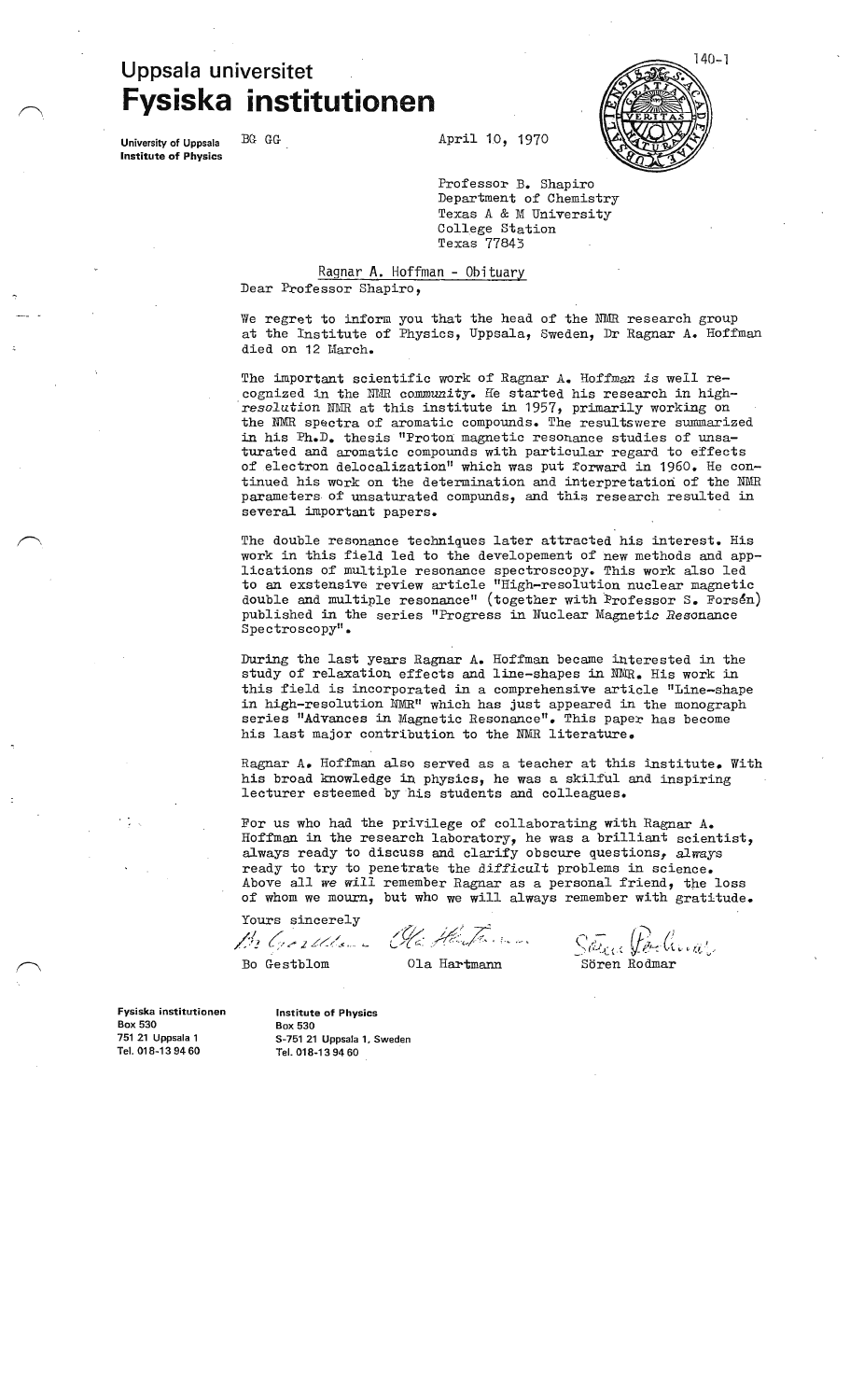

Direction générale Services de Paris 12, quai Henri-IV, Paris-4• telephone : 272 82 70

| Institut     | établissement public à caractère<br>industriel et commercial, |  |  |
|--------------|---------------------------------------------------------------|--|--|
| national     | 12 quai Henri IV, Paris 4                                     |  |  |
| de recherche | rc Seine 58 b 7806                                            |  |  |
| chimique     | nº d'entreprise 971 75 104 9051                               |  |  |
| appliquée    | ccp Paris 9065 96 au nom<br>de l'agent comptable de l'ircha   |  |  |

,--..,  $\setminus$ 

L

Pr. B.L. SHAPIRO Texas A. & **M.** University College of Science COLLEGE STATION TEXAS 77843

**Paris,** le 7 Avril 1970

Subject: Organo-phosphorus compounds (once more)  $13<sub>C</sub>$  and phospholes.

 $\subset$ 

Dear BARRY,

Having been mute for some time and having seen a lot of colors (nearly the full rainbow) around me, I find now time of colors (hearty the full rainbow) around me, I find now time machine was not too lazy and to quote some observations, I pick up <sup>73</sup>C resonance data, we have recently obtained on simple compounds (vs.  $C_fH_f$ )

| $+74.5$ p.p.m.     |
|--------------------|
| $+73.4$            |
| $+110.4$           |
| $+84.3$ and $1045$ |
| $+91.5$            |
| $+90.7$            |
|                    |

in all of these except the last no  $^{31}$ P -  $^{13}$ C coupling was obserin all of these except the last no  $\sim$  P -  $\sim$  C coupling was observed with  $\rm v$  as spectra are directly observed with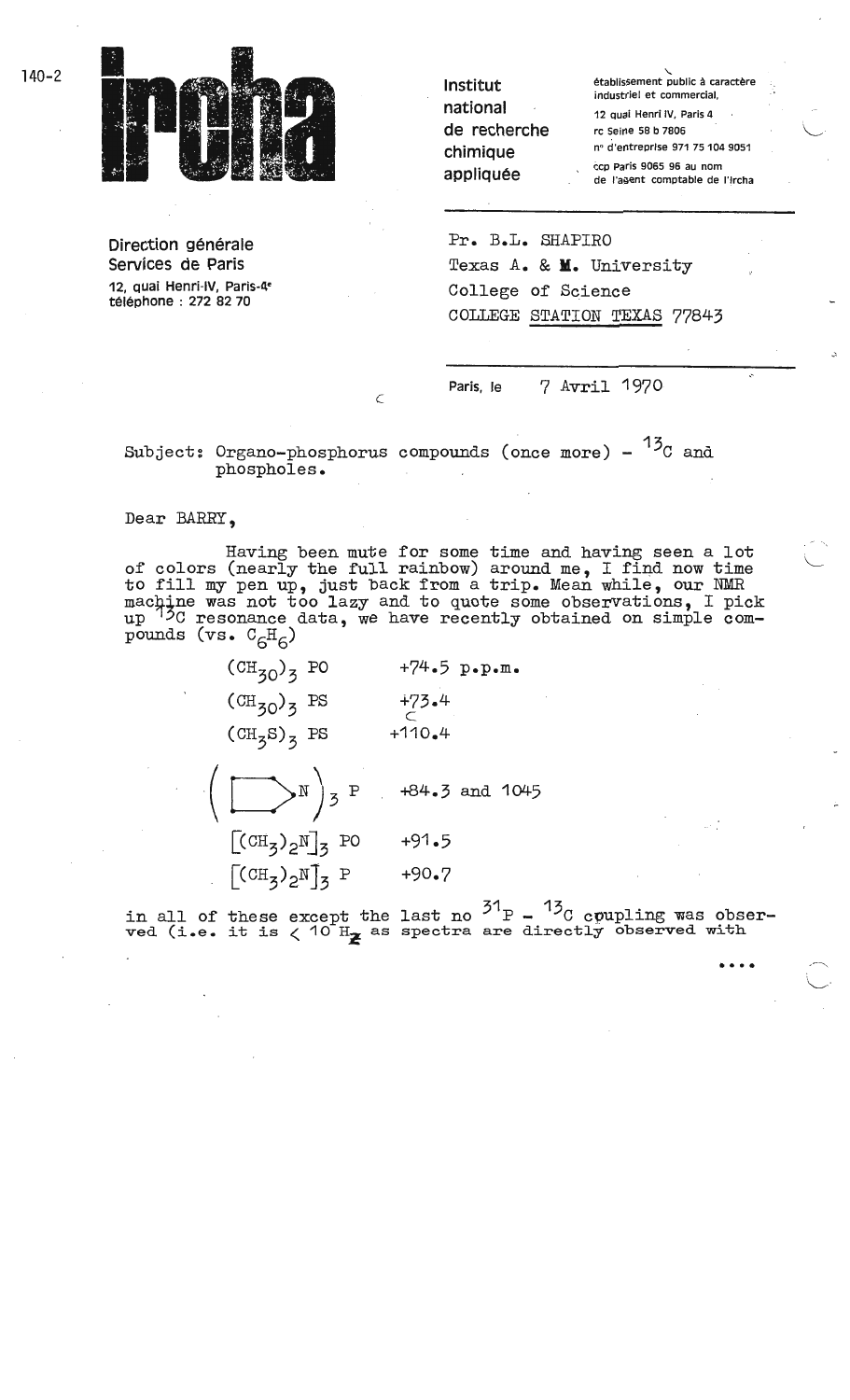- 2 -

CAT enhancement). For 'hexametapyl', it was 17 Hz. This behavior is to be compared to relevant observations (W. McFARLANE, Proc. Roy. Soc., 306, 185 (1968)) on various  $\frac{1}{2}$  OCH<sub>3</sub> groups  $^{31}$  P -  $^{15}$ C coupling  $\leq$  11 Hz or (H. ELSER, H. DREESKAMP, Ber. Busenges., 73, 619 (1969); W. McFARLANE, J.A. NASH, Chem.<br>Comm., 1969, p. 913) on : SiCH<sub>3</sub>, SnCH<sub>3</sub>, SeCH<sub>32,</sub> for which the same coupling is 13, 7.5 and  $\frac{1}{2}$ ,  $\frac{3}{2}$ ,  $\frac{3}{2}$ ,  $\frac{3}{2}$ ,  $\frac{3}{2}$ ,  $\frac{3}{2}$ ,  $\frac{3}{2}$ ,  $\frac{3}{2}$ ,  $\frac{3}{2}$ ,  $\frac{3}{2}$ ,  $\frac{3}{2}$ ,  $\frac{3}{2}$ ,  $\frac{3}{2}$ ,  $\frac{3}{2}$ ,  $\frac{3}{2}$ ,  $\frac{3}{2}$ ,  $\frac{3}{2}$ ,  $\frac{3$ the modulus of carbon-phosphorus coupling through an heteroatom<br>is not too sensitive to the heteroatom electronegativity, contrary to expectations that a reduced electronegativity would enhance the corresponding coupling. ·

Now, to come back to an interesting family I had briefly commented on in TAMU  $#$  128.20, that of phospholes, we have

 $\Box$ 

R

0 0 0

some additional data which may prove worth while. At that time, peak attribution of QUIN and BRYSON was only tentative and it was tempting to identify the observed proton-phosphorus couplings (13.9 and 39.5) with that known in vinyl phosphines  ${Sg^{c.m.}}$  + 11.7; trans +30.2). Actually, QUIN, BRYSON and MORELAND (J.Am. Chem. Soc., 91, 3308 (1969)) definitely assigned the greater coupling to the  $\chi$  proton and the smaller to the  $\beta$  one. This reversal respect to vinyl phosphines may be attributed to the aromatic behavior of such compounds. This attribution is in aromatic behavior of such compounds. This attribution is in complete agreement with our observations on

> $\overline{\text{CH}}_3$  $CH_{Z}$  $\epsilon^{\rm H}$ 5

### $J$  ( $\underline{P}$  C  $\underline{H}$ ) 37.5 Hz

 $4 J (P H)$ 3.5 Hz

••••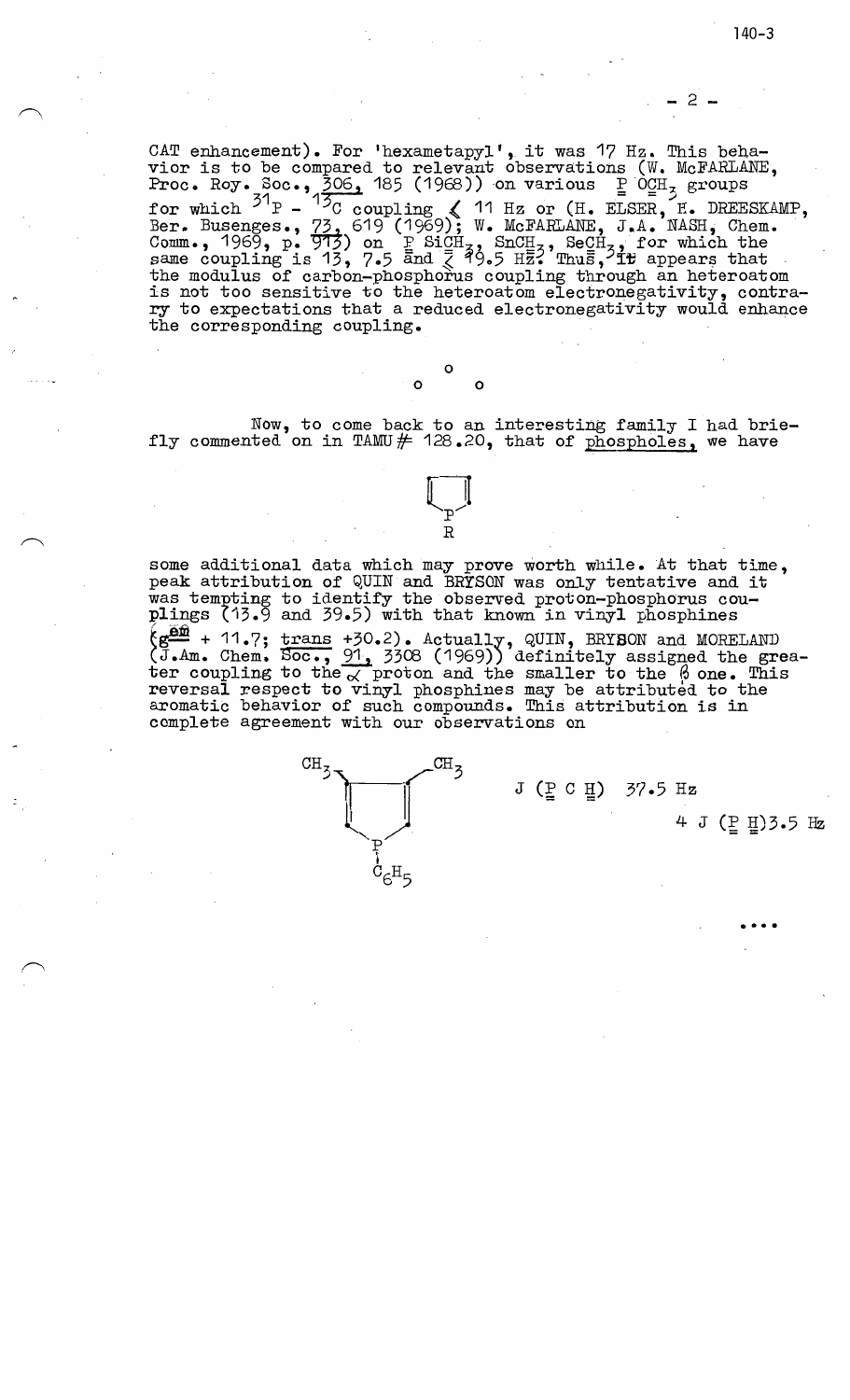we have investigated as well



J (P C H) 30.5

4- J (P H) 2 Hz

L

and for both of these, we have determined the relative sign of  $2J$  and  $4J$  (P H) by spin decoupling. They are similar in the  $P_{TIT}$  compound, opposite in the P(S) one. Due to the relative value of  $2J$  and  $4J$ , it is more likely that the  $4J$  sees its sign reversed; in such situations, an important (and sensivive) $\pi$ contribution is to be expected and the relevant hyperconjuga- tion at *(3* -methyl would be 'turned over• by the hybridization tion at  $\beta$ -methyl would be 'turned over' by the hybridization change (not to speak of 'thru-space' contribution).

With my very best regards.

 $\subset$ 

rau

G. MAVEL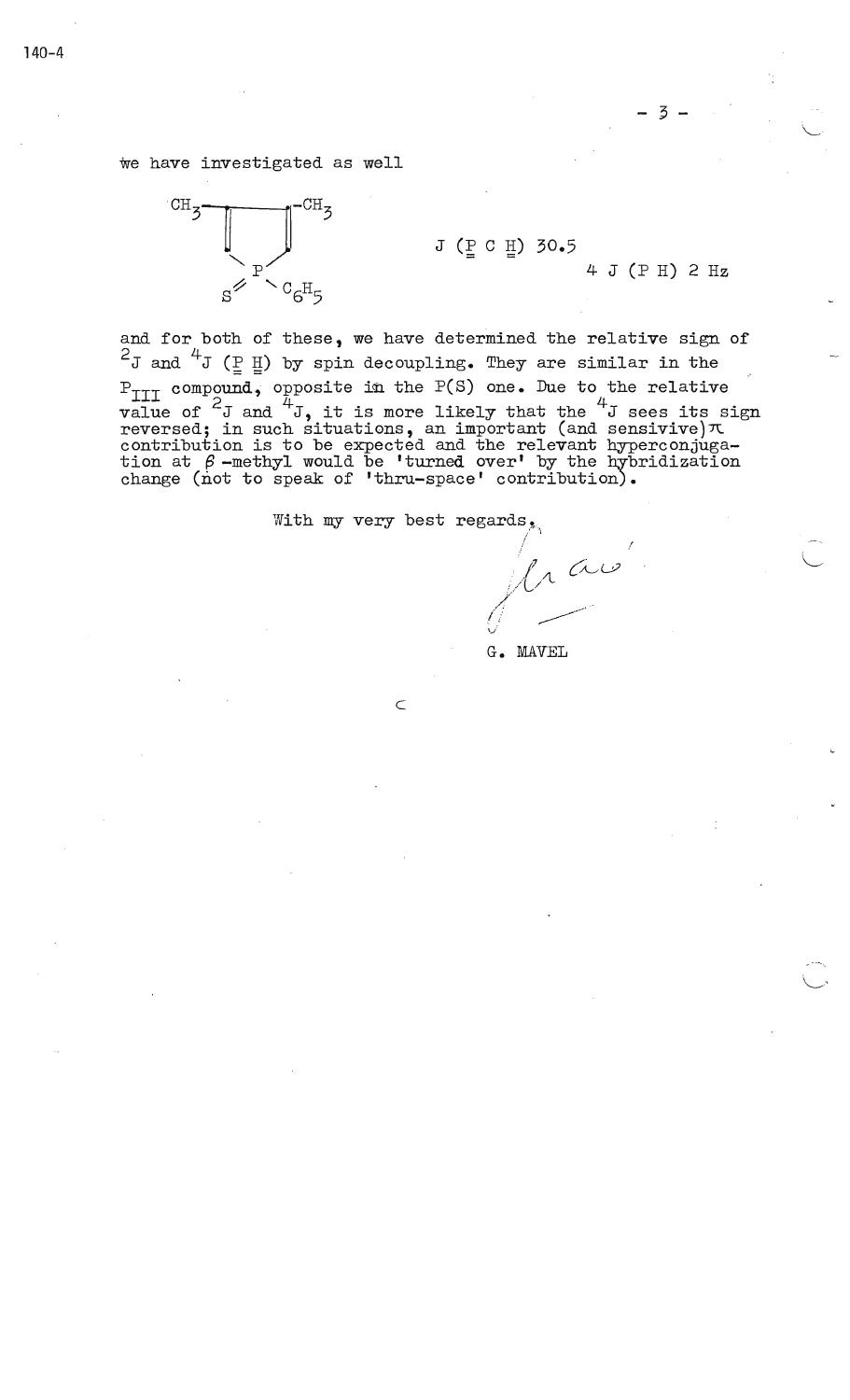

The Chemical Laboratory University of Coimbra Portugal

 $15^{\text{th}}$  April 1970

Professor B.L.Shapiro Department of Chemistry Texas A & M University College Station, Texas 77843  $U.S.A.$ 

# H-H AND C-H COUPLING CONSTANTS IN NEUTRAL AND PROTONATED AZINES

Dear Professor Shapiro,

Thank you for your reminder.

We have obtained the H-H coupling constants of momo--protonated pyridazine and pyrimidine, as well as the one bond C-H coupling constants of protonated pyridine, pyridazine, pyrimidine and pyrazine, and have investigated additivity relationships for the H-H and C-H coupling constants of neutral and protonated azines.

It is found that there is good agreement between the observed values for the diazines and those calculated assuming that the effect per N atom, or  $NH^+$  group, is the same as in pyridine, or pyridinium ion. The most significand discrepancies encountered regard  $J_{H_{\mu}H_{5}}$  and  $J_{C_{\mu}H_{\mu}}$  for pyridazine, which are appreciably larger than expected. This has been attribuded to an appreciable shortening (of the order of  $0.04$ Å) of the  $C_L$   $C_S$ bond with respect to benzene.

Yours sincerely,

VictorTEGU

V.M.S. Gil

A.J.L.Pinto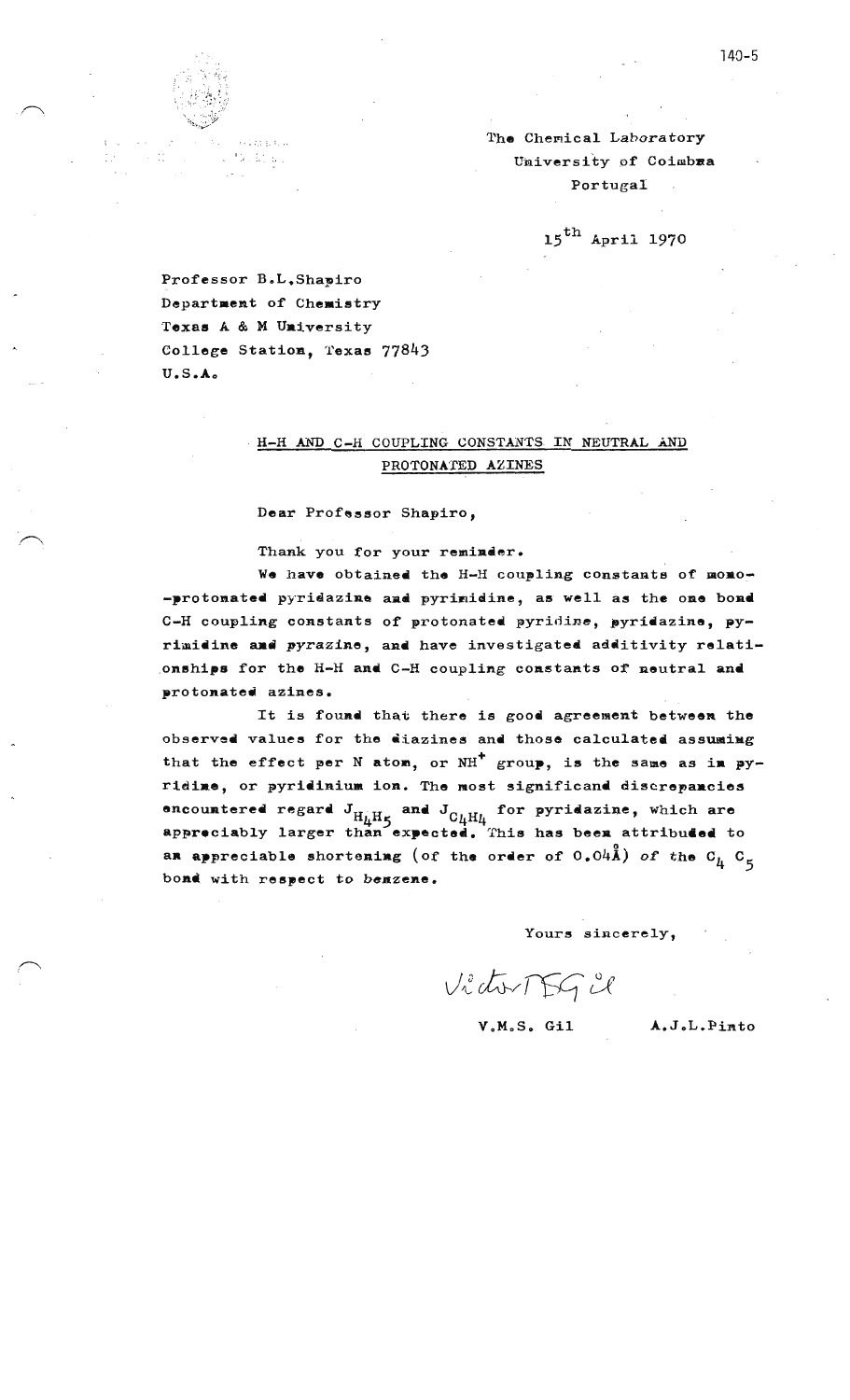# CARLETON UNIVERSITY

**OTTAWA 1, CANADA** 



**PARTMENT** OF CHEMISTRY

April 20, 1970

Professor Bernard L. Shapiro Department of Chemistry Texas A & M University College Station, Texas 77843

Dear Barry:

#### Long Range Shielding Effects of the C-H and C=0 Bonds

 $\zeta$ 

We have recently reinvestigated the long range shielding effects of the C-H and C=0 bonds using  $5\alpha$ ,  $14\alpha$  androstanes and its mono-keto derivatives as model compounds.

Since there is a conflict of opinions concerning the magnitude of the C-H bond anisotropy (1-3) this parameter was a variable in the present study. C-H and C=0 dipole positions were varied independently along the respective bond axes.

Calculations showed no preferred C-H dipole position (the best C=0 dipole location was found to be the midpoint of the bond in agreement with earlier findings (2)). Values derived for the C-H bond anisotropy were small. The geometric quantities in the McConnell equation for the CH<sub>2</sub> group were small compared to those for the C=0 bond. This makes this system unsuited for a reliable evaluation of  $\Delta \chi_{\text{e}^2}$  but for the same reason a neglect of this term hardly affects the  $C=0$  bond shielding parameters. The geometric quantities in the equation for the magnetic and electrostatic shielding mechanisms were obtained from measurements on Dreiding models as well as from X-ray data. Two methyl group models were used. The shielding effect at the average methyl proton position as well as the average of the effect at 72 positions,  $5^{\circ}$  apart around the circle of rotation of the methyl hydrogens, was calculated. It turned out that improvements in the derivation of the geometric quantities hardly affected shielding parameters and calculated shifts. In the table present results are compared to previously derived C=0 bond parameters.

. .. 2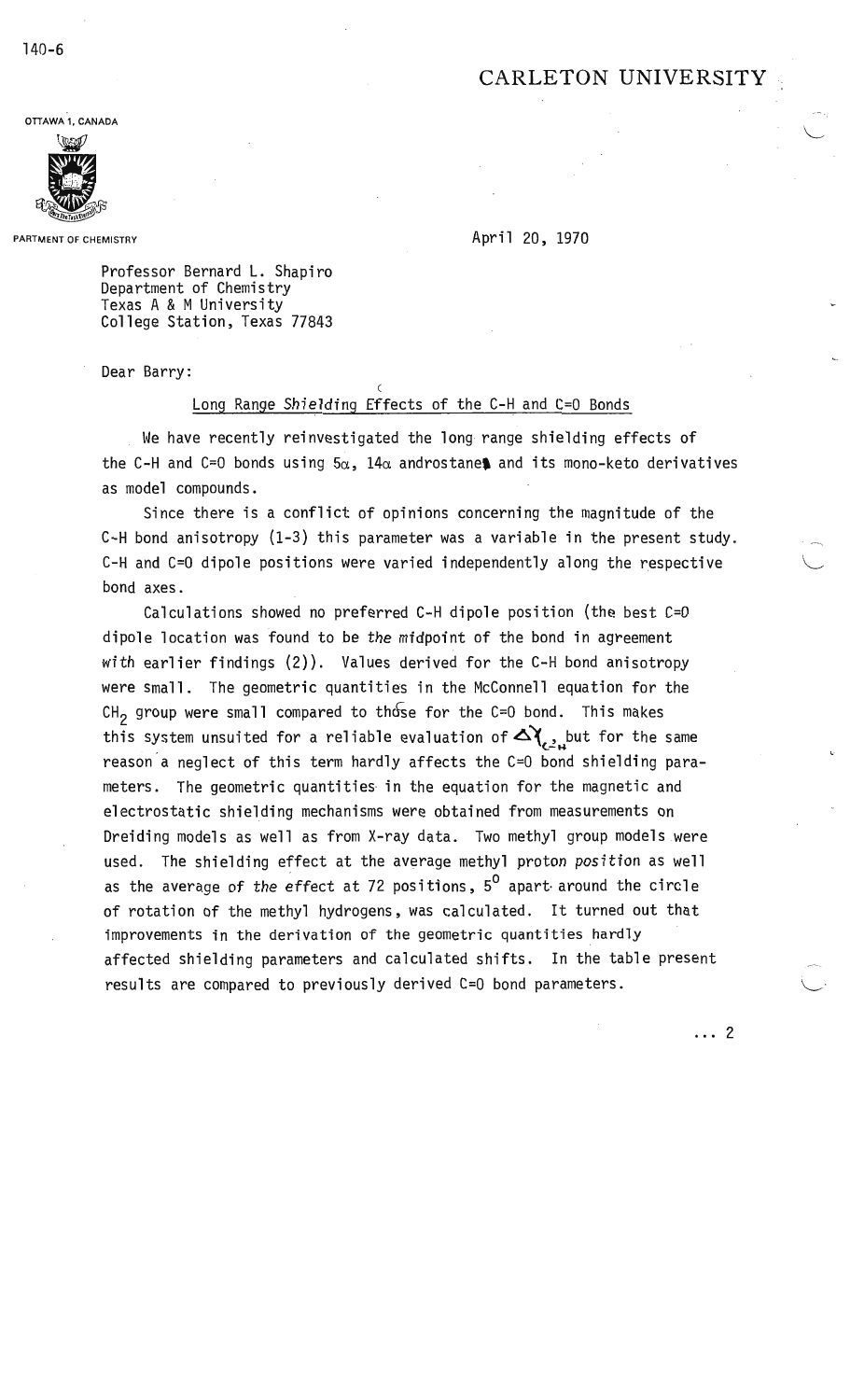$2 -$ 

|           |                          |                |               | $\mathcal{C}_{\mathbf{A}}$ |  |
|-----------|--------------------------|----------------|---------------|----------------------------|--|
| Method    | $\mathbf{C}$<br>$\times$ | مے<br>YZ.      |               | ${\sf k}^{{\tt co}}$       |  |
| <b>XR</b> | $30.7 \pm 0.8$           | $-9.4 \pm 1.8$ | $-21.3 + 1.1$ | $-9.1 \pm 0.3$             |  |
| XA        | 31.7                     | $-12.5$        | $-19.2$       | $-12.6$                    |  |
| <b>MR</b> | 26.2                     | $-7.7$         | $-18.5$       | $-7.7$                     |  |
| MA        | 26.7                     | $-10.7$        | $-16.0$       | $-11.3$                    |  |
| ref 1     | 27.0                     | $-8.6$         | $-18.4$       | $-6.9$                     |  |
| ref 2     | 25.7                     | $-12.2$        | $-13.5$       | $-12.2$                    |  |
|           |                          |                |               |                            |  |

TABLE 1

X: X-ray data used

 $\sqrt{2}$ 

.s

M: molecular models used

R: rotating methyl group model

A: shielding effect at average methyl proton position

C=O dipole position 0.6 A from carbon.

The prediction of the shift of the C-19 methyl group in the C-11 ketone was 0.3 ppm too high. The oxygen atom approaches the methyl hydrogens to 2.3 - 2.4  $\lambda$ . It is likely that in this case the methyl group is staggered as proposed earlier (2). It is also possible that van der Waals shielding makes a large contribution in this case.

#### References

- 1. J. W. ApSimon, P. V. Demarco, D. W. Mathieson, W. G. Craig, A. Karim, L. Saunders and W. B. Whalley. Tetrahedron 26, 119 (1970).
- 2. R. F. Zurcher, "Progress in Nuclear Magnetic Resonance Spectroscopy" J. W. Emsley, J. Feeney, and L. H. Sutcliffe, eds. Vol. 2, Pergamon, Oxford, 1967, p. 205.
- 3. J. Homer and D. Callaghan. J. Chem. Soc. (A), 439 (1968).

Yours sincerely,

J. W. ApSimon Associate Professor

JWA/jt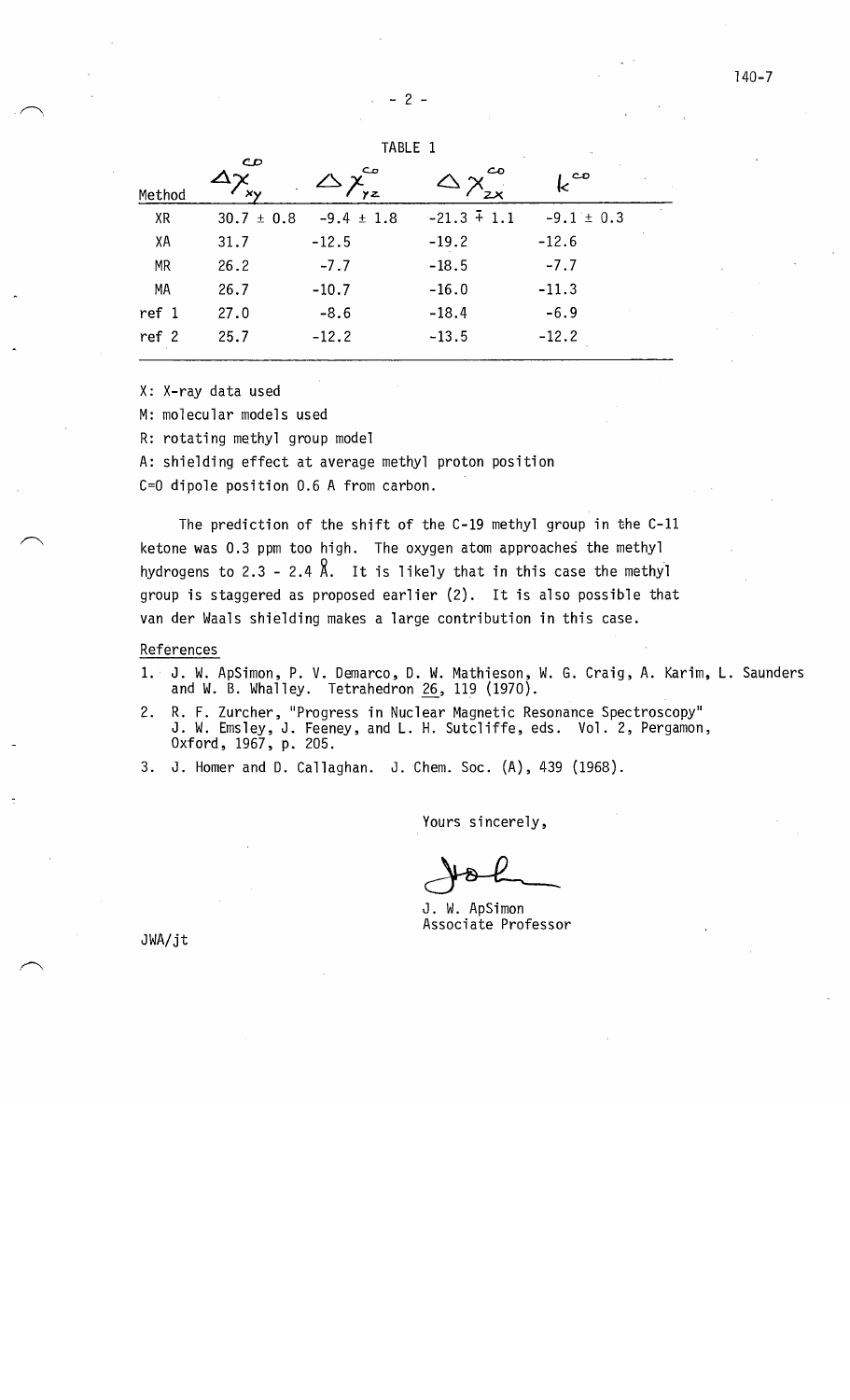Hyan & Streeskenwitch 机电影光线 的复数形式 的复数网络花 dan lectrical to this valid for linI Eurin 12. den April 22 nd, 1970 The declaration of the 741-371 344721

3 S

Prof. Bernard L. Shapiro

Department of Chemistry Texas A & M University

College Station, Texas 77843 U. S. A.

Re. Possible errors in the calculation of association constants from chemical shift data and possible difficulties in sealing nmr tubes filled with halogenated hydrocarbon mixtures

(

Dear Professor Shapiro ,

The equation ( dv / dc )<sub>c=o</sub> = 2 K<sub>c</sub> (  $v_d - v_m$  ), in the following named eq. (1), which has been derived by Huggins et al. [ 1 J is a frequently used formula to evaluate association constants ( $K_{\alpha}$ ) for monomer-dimer-equilibria from the initial slope  $\left(\frac{d\upsilon}{dc}\right)$   $c = o$  in a  $\upsilon/c$  -diagram, with the resonance-sites of the pure monomer,  $v_m$ , and the pure dimer,  $v_d$ . This is to certify that the above cited relation (1) gives rise to erroneous results if it is applied to systems C having high association constants.

The concentration dependence of the chemical shift in a system with a monomer dimer-equilibrium has been calculated for fast proton exchange using the wellknown relation:

$$
v_{exp} = \left\{ v_m \cdot \left[ \frac{1}{4K_c} \left( \sqrt{1+8K_c \cdot c_E} - 1 \right) \right] + v_d \cdot \left[ c_E - \frac{1}{4K_c} \left( \sqrt{1+8K_c \cdot c_E} - 1 \right) \right] \right\} / c_E
$$

where  $c_{\overline{E}}$  is the total concentration of the associating species, and  $\vee$  is the exp experimentally detected resonance-site of the associating proton.

[1] C. M. Huggins, G. C. Pimentel, J. N. Shoolery I. physic. chem. *\_§.Q* , 1311 ( 1956 )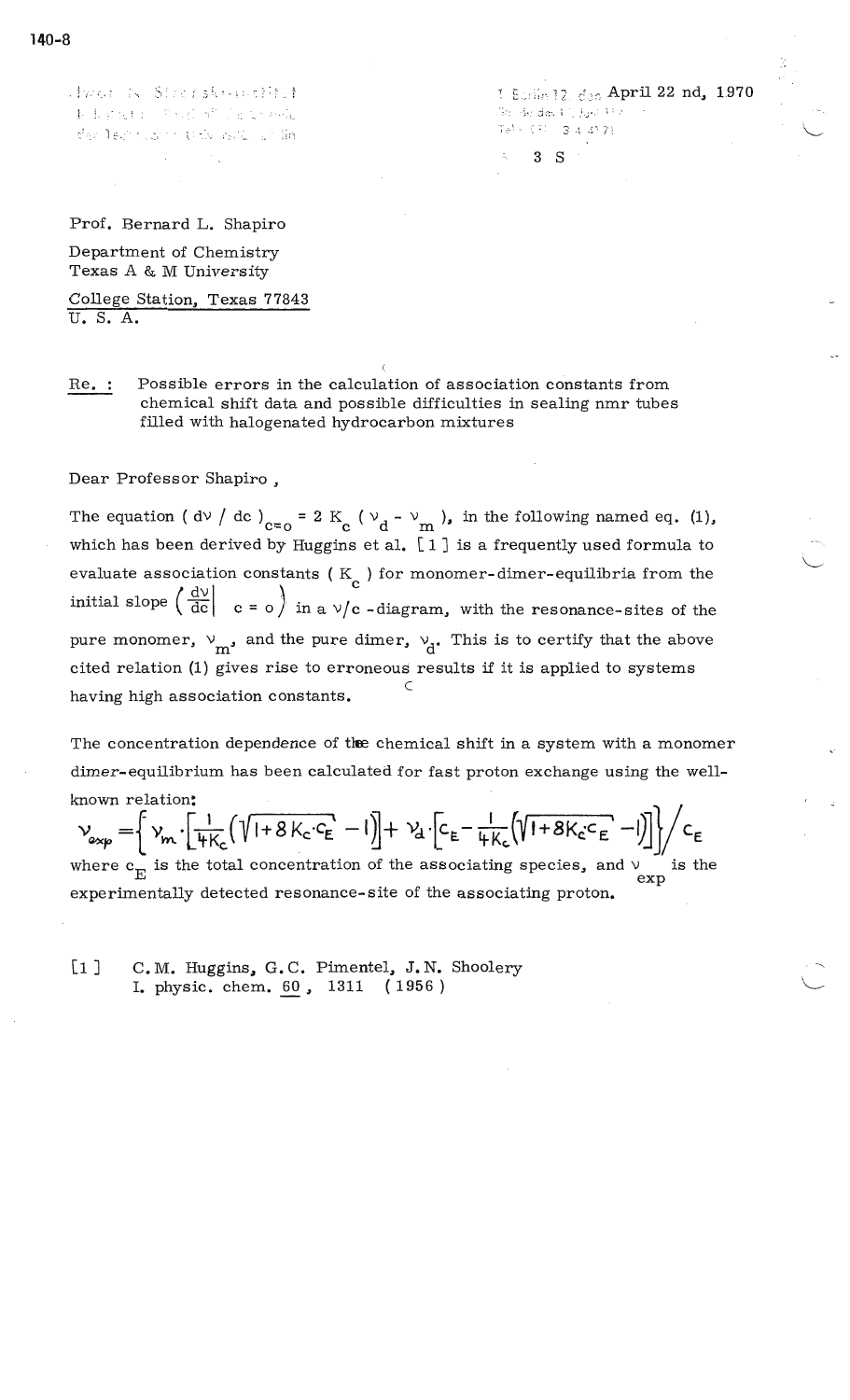2

Model calculations with values which are typical for carboxylic acid, e.g.  $K_c = 4000 \text{ 1} \cdot \text{mol}^{-1}$  and  $v_d - v_m = 600 \text{ c} \cdot \text{sec}^{-1}$ , have shown that only measurements at concentrations as low as  $10^{-7}$  mol  $\cdot 1^{-1}$  are able to yield the experimental association constants  $K_c \approx 3950$  1. mol<sup>-1</sup>. With concentrations,  $c_{\text{E}}$ , in the range of  $1 \cdot 10^{-2}$  to  $5 \cdot 10^{-2}$  mol  $\cdot 1^{-1}$  taking the measurable chemical shift values as representing the initial slope, the calculated association constant is K = 6  $1 \cdot \text{mol}^{-1}$ , a value which is far from being comparable with the original value of  $K_c \approx 4000~\text{l}\cdot\text{mol}^{-1}$  . With an original association constant K<sub>2</sub> = 100 l · mol<sup>-1</sup> and the same resonance difference for  $\vee_{d}$  -  $\vee_{m}$  as above an association constant of  $K_c = 16 \text{ l} \cdot \text{mol}^{-1}$  is obtained when using relation (1) in the concentration range  $1 \cdot 10^{-2}$  to  $5 \cdot 10^{-2}$  mol  $\cdot 1^{-1}$  . This result is in error by a factor of 6 .

In nmr spectroscopy the lower limit of concentration is rather high, equation (1) • will yield reliable values only for inferior association constants ( $K_c < 10^{-1}$  mol<sup>-1</sup>). This is but only one reason why Parmigiani et al.  $[2]$  have calculated an association constant for the acetic acid dimerisation which is too small by a factor of approximately 400. For other reasons see Ref. [ 3 J.

Using carbontetrachloride and other halogenated hydrocarbons as solvents in nmr investigations of hydrogen-nuclei-exchange-reactions we came across another difficulty which is affiliated on the sealing of nmr tubes and we think it is worthwhile to be considered. Pouring the solution out into the nmr tube a thin film of carbontetrachloride ( or another halogenated hydrocarbon) is attached to the inner wall of the nmr tube.

- [2] A. Parmigiani, A. Perotti, V. Riganti Gazz. chim. Ital. 91, 1148 (1961)
- [3] U. Jentschura, E. Lippert Ber. Bunsenges. phys. Chem. 74 , 7 { 1970 )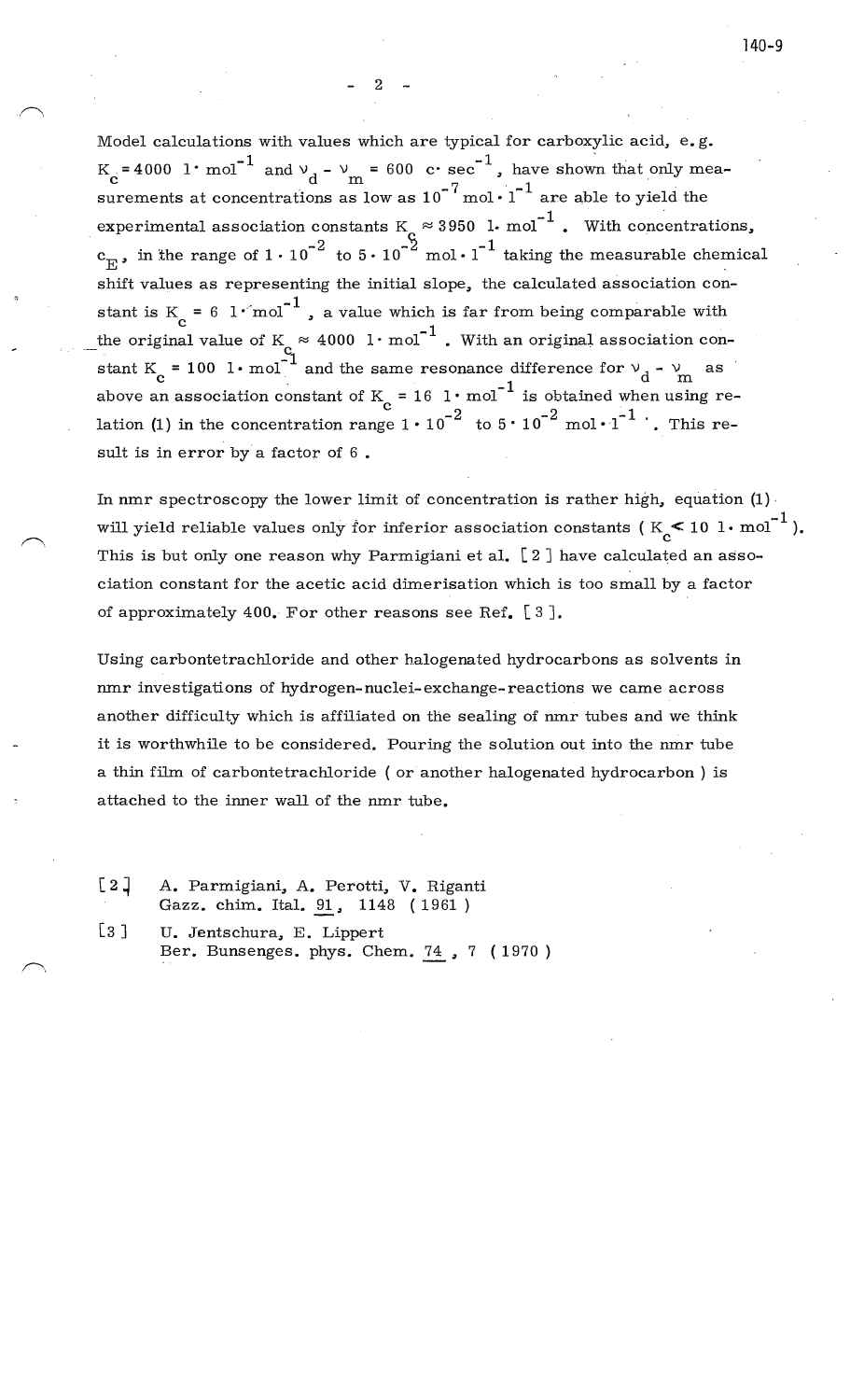140-10

On sealing these nmr tubes, the solution being simply solidified in liquid nitrogen, considerable amounts of hydrogenchloride could be produced by the pyrolysis reaction of the C - Cl bond and consecutive reactions of the pyrolysis products. This could be verified by the occurrence of acetyl chloride in a mixture of acetic anhydride and halogenated hydrocarbons. The acetyl chloride contamination was absent in unsealed mixtures and in solutions which were distilled into the nmr tube on the vacuum line. No efflorescence could be detected at the sealing-site of the nmr tube. Daylight was excluded during all mixing, filling and sealing procedures in order to prevent photolysis reactions of carbontetrachloride. [4].

Sincerly yours

 $\subset$ 

 $u, \zeta$ cholera

L

 $[4]$  S. Forsen Acta chem. Scand 14, 231 (1960)

U. Jentschura., E. Lippert Ber. Bunsenges. phys. Chem. 74, 12 (1970)

3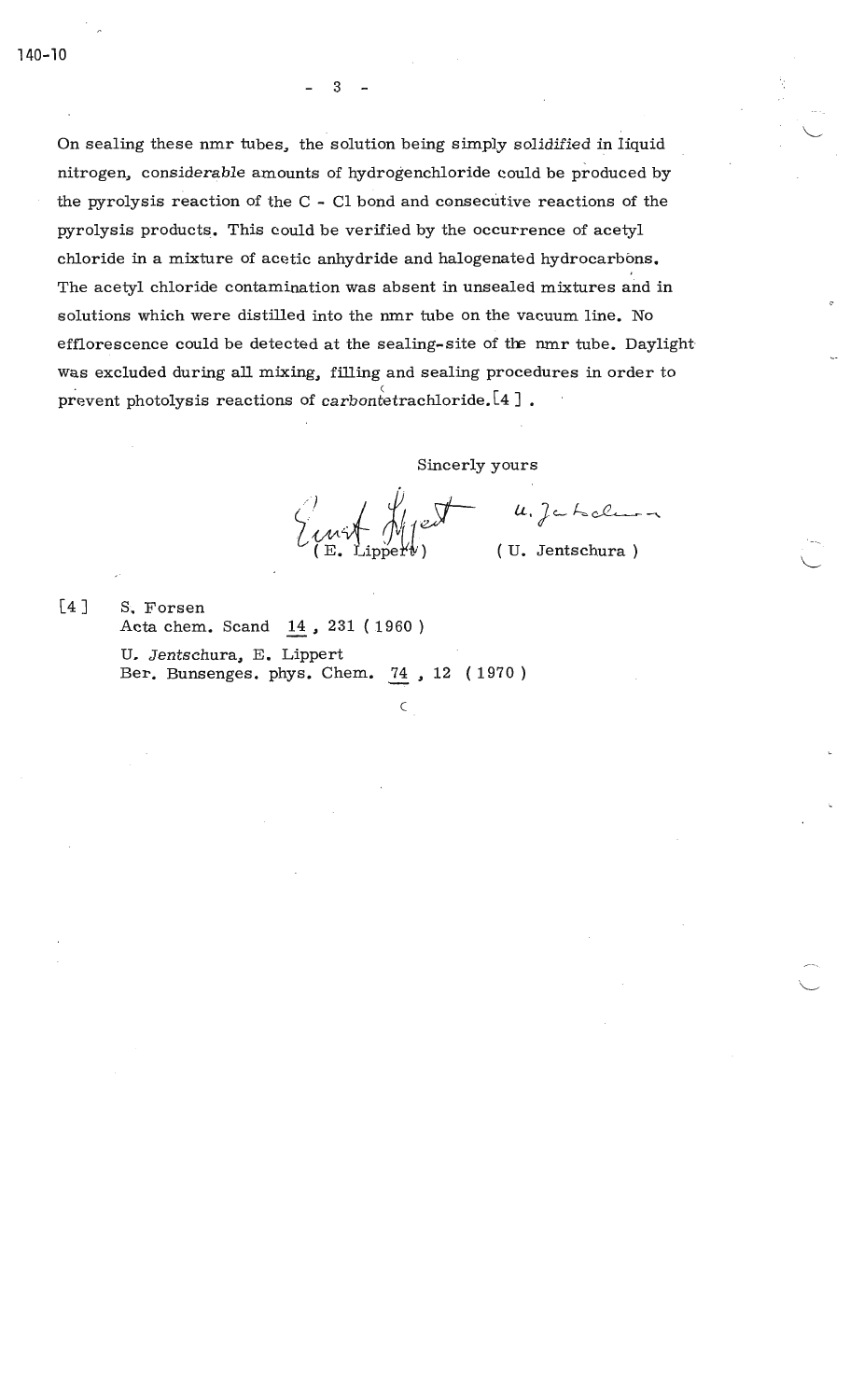

**Eidg. Technische Hochschule Laboratorium filr Organische Chemie Zurich** 

F. **W.** Wehrli c/o Professor Dr. W. Simon 8006 Zürich, April 22, 1970 fo **Universitatstrasse 6 Tel.(051)326211** 

Professor Bernard L. Shapiro Department of Chemistry Texas A&M University College Station, Texas 77843 U S A

Heteronuclear Spin Tickling in the A<sub>3</sub>X system of  $^{13}$ CH $_{3}^{\phantom{1}12}$ CN

Dear Professor Shapiro,

Heteronuclear tickling experiments have proved to be a useful method for the indirect detection of resonance lines of nuclei of low magnetogyric ratio such as  $^{13}$ C (1). The following example is an illustration of the general theory of double resonance in degenerate systems of the type  $A \underset{m}{\times}$  , given by Anderson and Freeman (2).

Extremely simple rules hold for predicting the double resonance behavior if the perturbing rf filed  $H_2$  is small compared to the spin - spin coupling constant and if its frequency is identical with that of an X transition. In this case all A multiplet lines should split up into submultiplets consisting of 2S + 1 lines if S is the total spin of the X nuclei. Furthermore a residual line appears in the center of each submultiplet if the total spin of the A nuclei is greater than 1/2. In the case of an  $A^{}_{3}$ X spin system, therefore, a subtriplet is to be expected, with a distance of the two outer lines of  $\gamma_{\rm c}^{\rm H_2/2\pi}$  whenever H<sub>2</sub> is in exact resonance with one of the X transitions. Fig. 1\*) shows a  $^{13}$ C satellite in the proton spectrum of acetonitrile, a) unperturbed, and b) and c) with  $H_2$  perturbing an outer and inner line of the  $^{13}$ C quadruplet respectively. The calculation of relative intensities yields a ratio of  $1,5 : 7 : 1,5$  and 3,5 : 3 : 3,5 in accordance with experiment.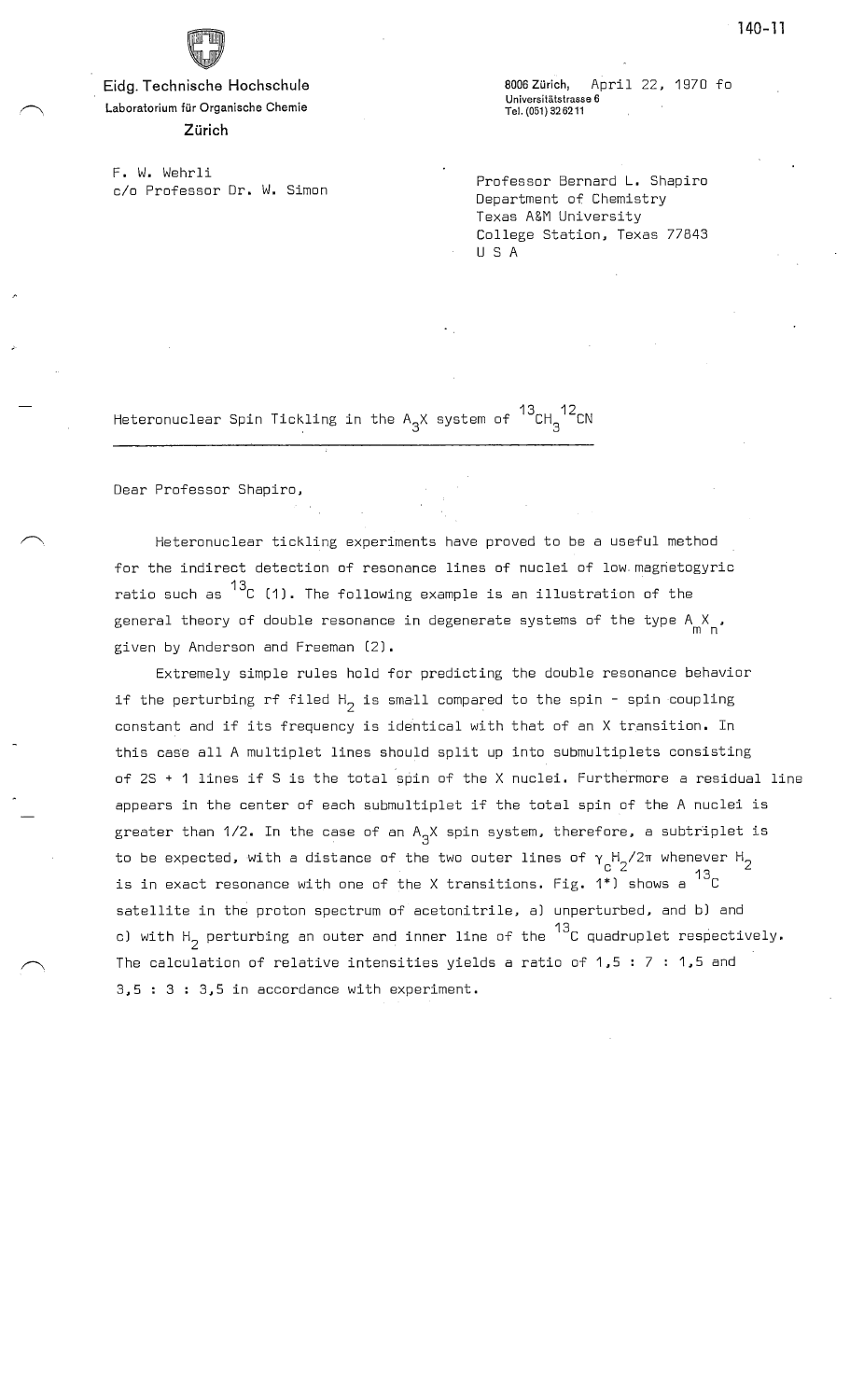

 $\lambda$ 



l-

þ

 $\cup$ 

\*) All spectra were obtained on a Bruker-Spectrospin HFX-10 spectrometer.

0 = -0,6 -0,4 -0,2 0,2 **0,4** 0,6 H,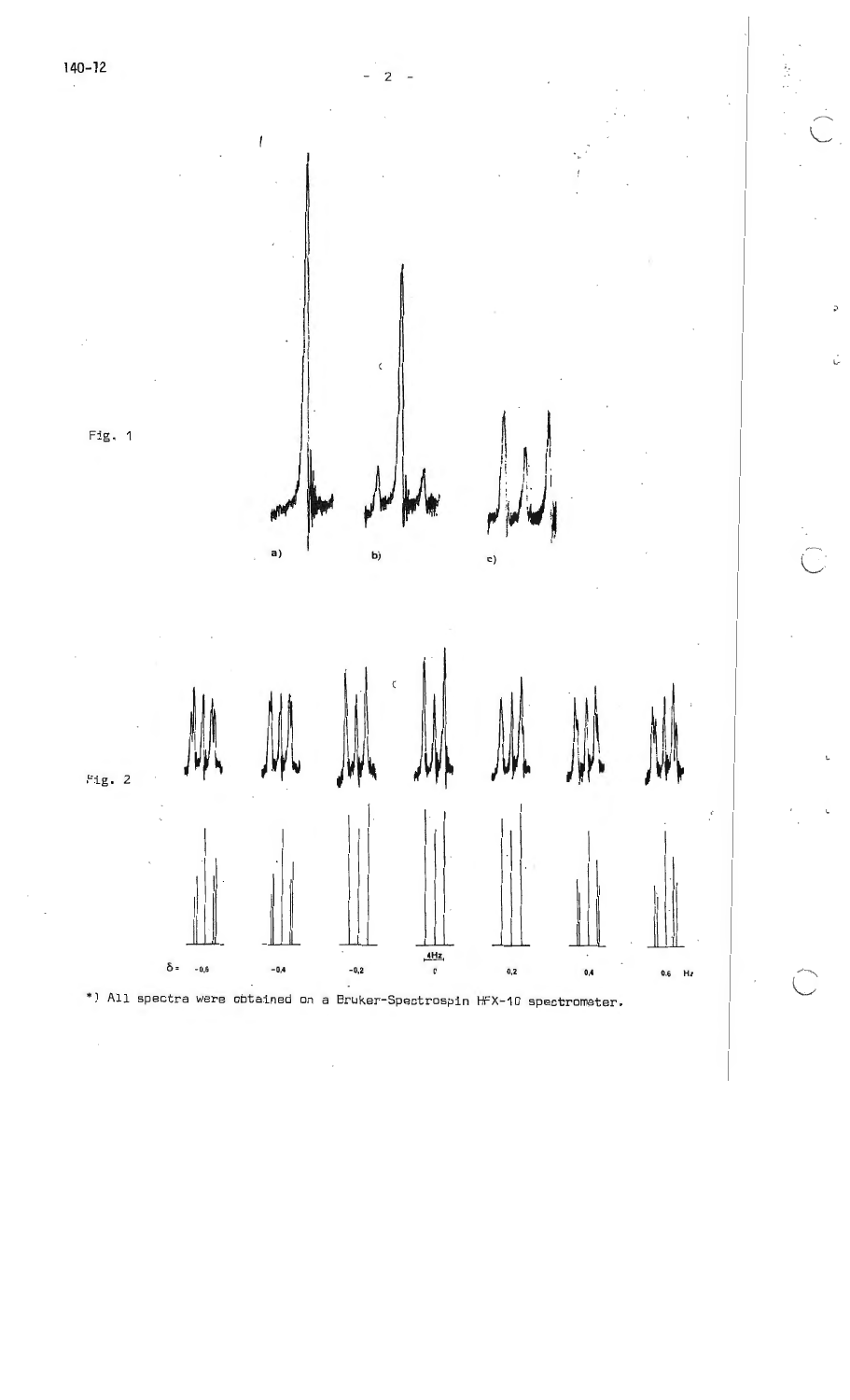Deviation from exact resonance causes changes in the relative intensities and finally further splitting of the outer subtriplet lines. The amount of this "secondary" splitting can be shown to be equal to the difference  $\delta$  between the double resonance frequency and the  $^{13}$ C transition frequency to be measured. This is- illustrated in Fig. 2\*) showing calculated and experimental spectra of a 13c satellite line for different settings of the double resonance frequency near an inner line of the  $^{13}$ C quadruplet. The results indicate that even for a very small frequency offset of less than 0.5 Hz from exact resonance. observable splitting of the outer subtriplet lines occurs. The method is therefore suggested to be applicable to highly accurate carbon shift determinations,

(1) R. Freeman & W. A. Anderson. J. Chem. Phys. 39, 806 (1963). (2) W. A. Anderson & R. Freeman, J. Chem. Phys. 37, 85 (1962).

Sincerely yours.

 $\bar{+}$  h. Withou

F. W. Wehrli

P.S. Please credit this contribution to the subscription of Professor Dr. W. Simon.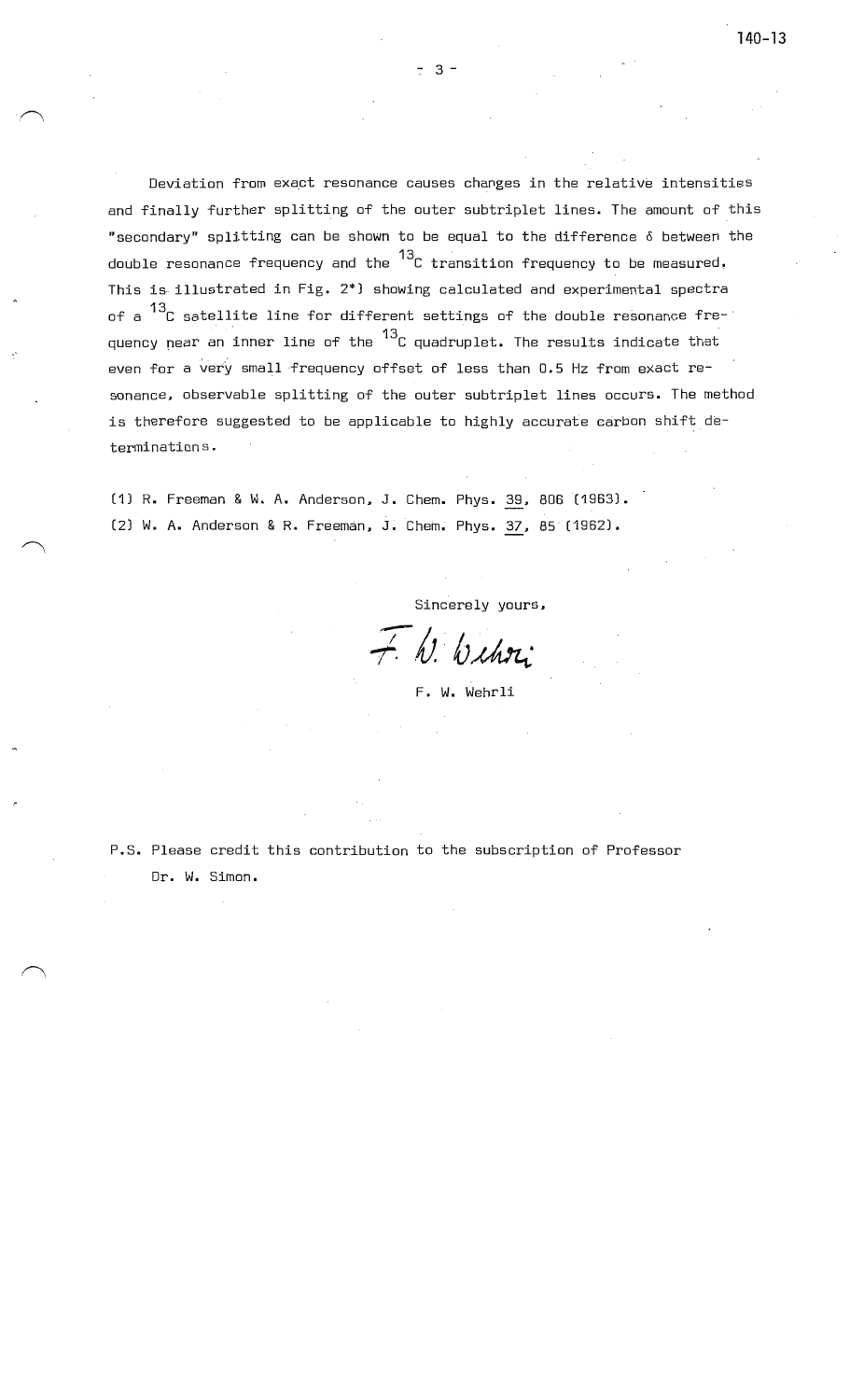23 April 1970 1217 Birch Richland, Wash. 99352

Professor Dernard I. Shapiro Department of Chemistry Texes A and M University College Station, Texas 77843

#### Post-doctoral Posttion Desired

Dear Parry,

 $140 - 14$ 

I would appreciate your publishing this note in your newsletter.

I am interested in a post-doctoral position in either nmr or esr to begin within the next few months. As you know, my doctoral thesis was in nmr, and additional research experience has been gained in nmr since that time.

I will be happy to send full particulars, including a resume, a list of publications, and references to anyone interested.

> Sincerely yours, Jone L. Burdett

jb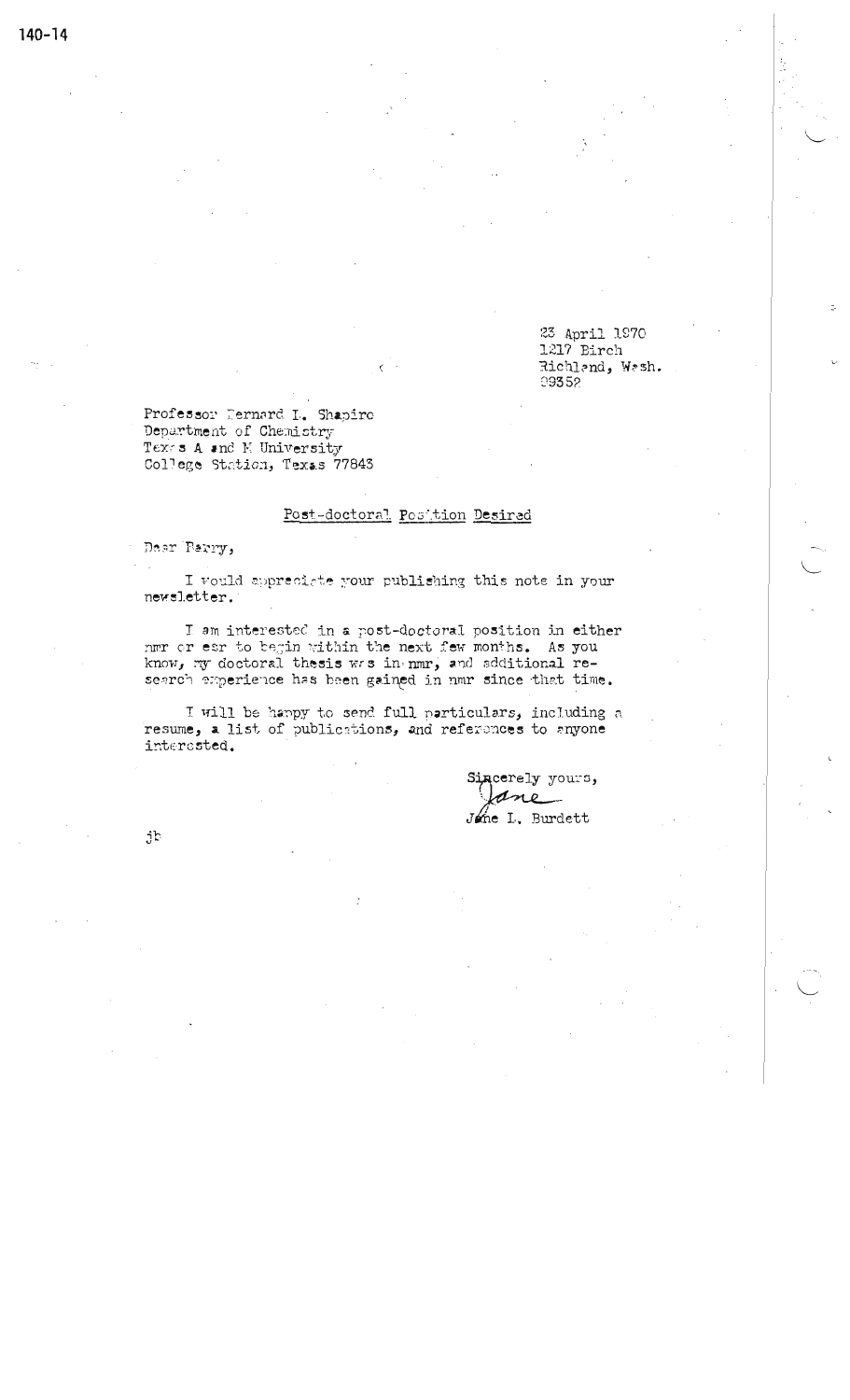#### **UNIVERSITY OF ILLINOIS**

*Department of*  **CHEMISTRY AND CHEMICAL ENGINEERING** 

> **URBANA 61801** -

*East Chemistry Building* 

*( \* 

#### April 24, 1970

Dr. Bernard L. Shapiro Department of Chemistry Texas A and M University College Station, Texas 77843

#### Low Temperature Enantiomeric Nonequivalence in Asymmetric Hydroxylamines Employing Optically Active Solvents

Having observed enantiomeric nonequivalence of tetrahedral amine oxides in 1-pheny  $2,2,2$ -trifluoroethanol (I) and similar solvents, <sup>1</sup> we became interested in the possibility of observing analogous phenomena in trivalent nitrogen compounds. Hydroxylamines are known to undergo slow interconversion of enantiomers ("degenerate racemization") at low temperatures<sup>2,3</sup> (see Fig. 1). Thus in chiral solvents the "enantiomers" may give different nmr spectra. Dr. K. Mislow's note to you of February 10, 1970 was the first report of this phenomenon for asymmetric trivalent nitrogen compounds (specifically aziridines).

Employing d-carbinol (I) enantiomeric nonequivalence does occur in  $0, N$ dimethyl-N-benzylhydroxylamine (II) at low temperatures (see Fig. 2). Thus at -58° in deuterochloroform or dl carbinol (I) the N-methyl and O~methyl groups appear as singlets and the N-methylene as an AB quartet. The signal broadening in carbinol may be caused by increased viscosity. In active carbinol (I) enantiomeric nonequivalence is clearly evidenced by doubling of the N-methyl ( $\Delta v = 5.8$  Hz), O-methyl ( $\Delta v$  = 6.7 Hz) and the high-field N-methylene ( $\Delta v$  = 4.0 Hz).

An apparent application of this phenomenon is the study of compounds undergoing slow degenerate racemization which do not contain observably nonequivalent diastereotopic groups. For example, by classical methods slow degenerate racemization could not be observed in O,N,N-trimethylhydroxylamine or O,N-dimethy-N-tert-butylhydroxylamine but could in principle be observed in chiral solvents. Similar results might be obtained for other types of compounds which exhibit slow degenerate racemization, e.g., sulfenamides and hydrazines.

Figure 3 depicts the change in amount of nonequivalence with temperature. Plots I and II represent, respectively, the AB nonequivalence for the N-methylene protons when deuterochloroform or a mixture of d,l carbinol. and. deuterochloroform is. the solvent. Both plots I and II show a decrease in  $\Delta v$  with decreased temperature after the original coalescence. This decrease is probably caused: by changes in conformer populations with temperature.

Plot III is the chemical shift difference of enantiomeric 0-methyl groups in deuterochloroform and d-carbinol (I). Plots similar to III result for N-methyl and N-methylene enantiomeric nonequivalence. The. amount of nonequivalence increases with decreasing temperature, thus indicating a relation between this nonequivalence and conformer populations different from that in the AB nonequivalence·.

> Ronald, Muntz W. H. Pirkle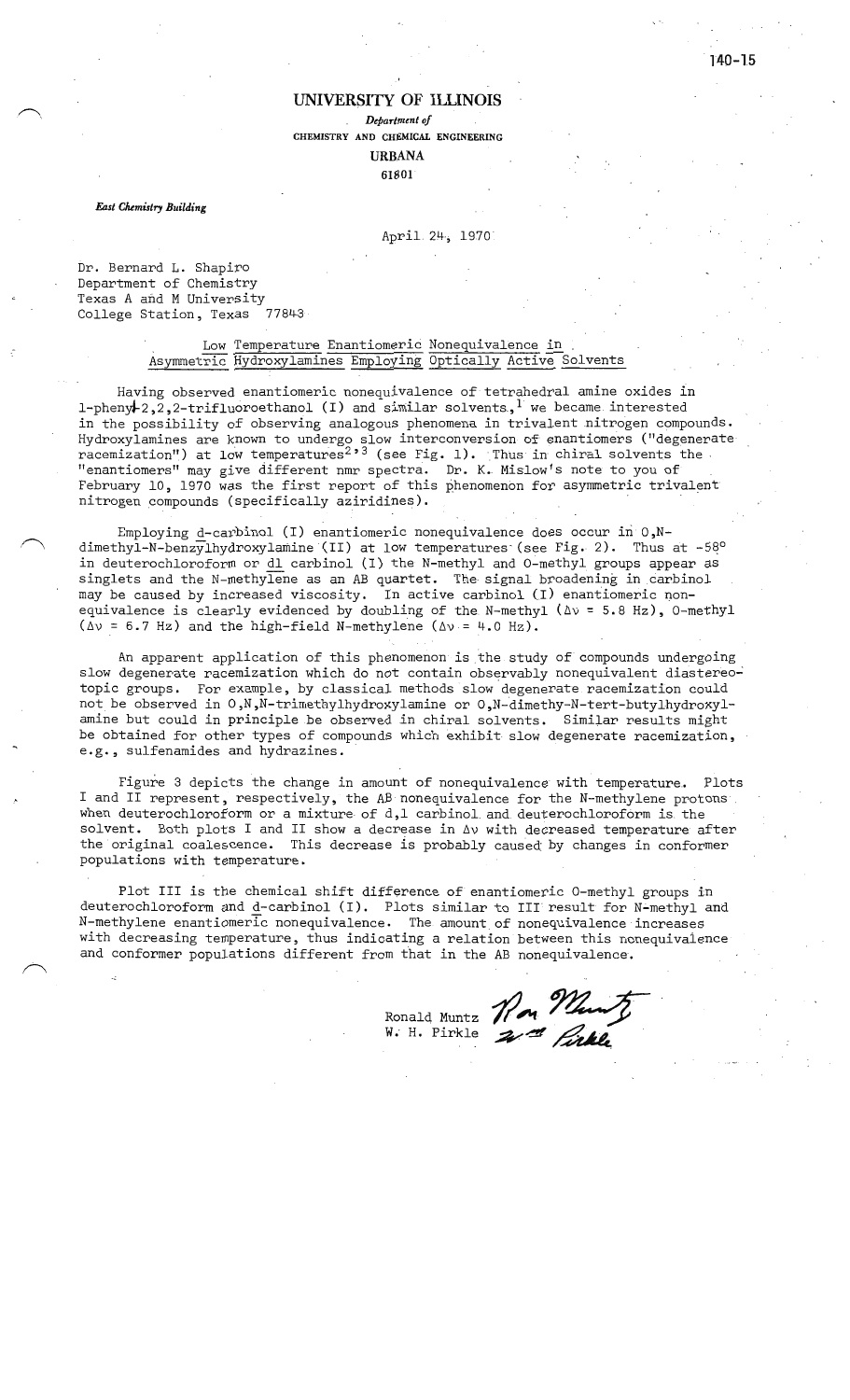

I = N-methylene AB nonequivalence in deuterochloroform

- II = N-methylene AB nonequivalence in dl-carbinol and deuterochloroform
- III = 0-methyl nonequivalence in d-carbinol and deuterochloroform



Fig. 1. Degenerate Racemization

Consecutive rotation and inversion are necessary for interconversion of enantiomers; therefore, either slow rotation or inversion can lead to nonequivalence.

 $\sim$   $\sim$  $\vdash$ ≍. ن<br>60 H Pirkle ഩ ့<br>•  $\ddot{a}$  $\cup$ Kennex, Jr., Beare,  $\Gamma$ Griffith, bue  $\ddot{\mathbf{z}}$ and F  $\tilde{c}$  $\overline{\Gamma}$ Amer  $Muntz$ , Ø Jones Chem  $\mathbf{r}$ Amer. Jr. Soc., Chem. , 87, 4089 (1965).<br>J. Amer. Chem. Soc. Soc.  $\frac{91}{5}$  $4575$ 

6677

696T

 $140 - 16$ 

 $\mathcal{N}$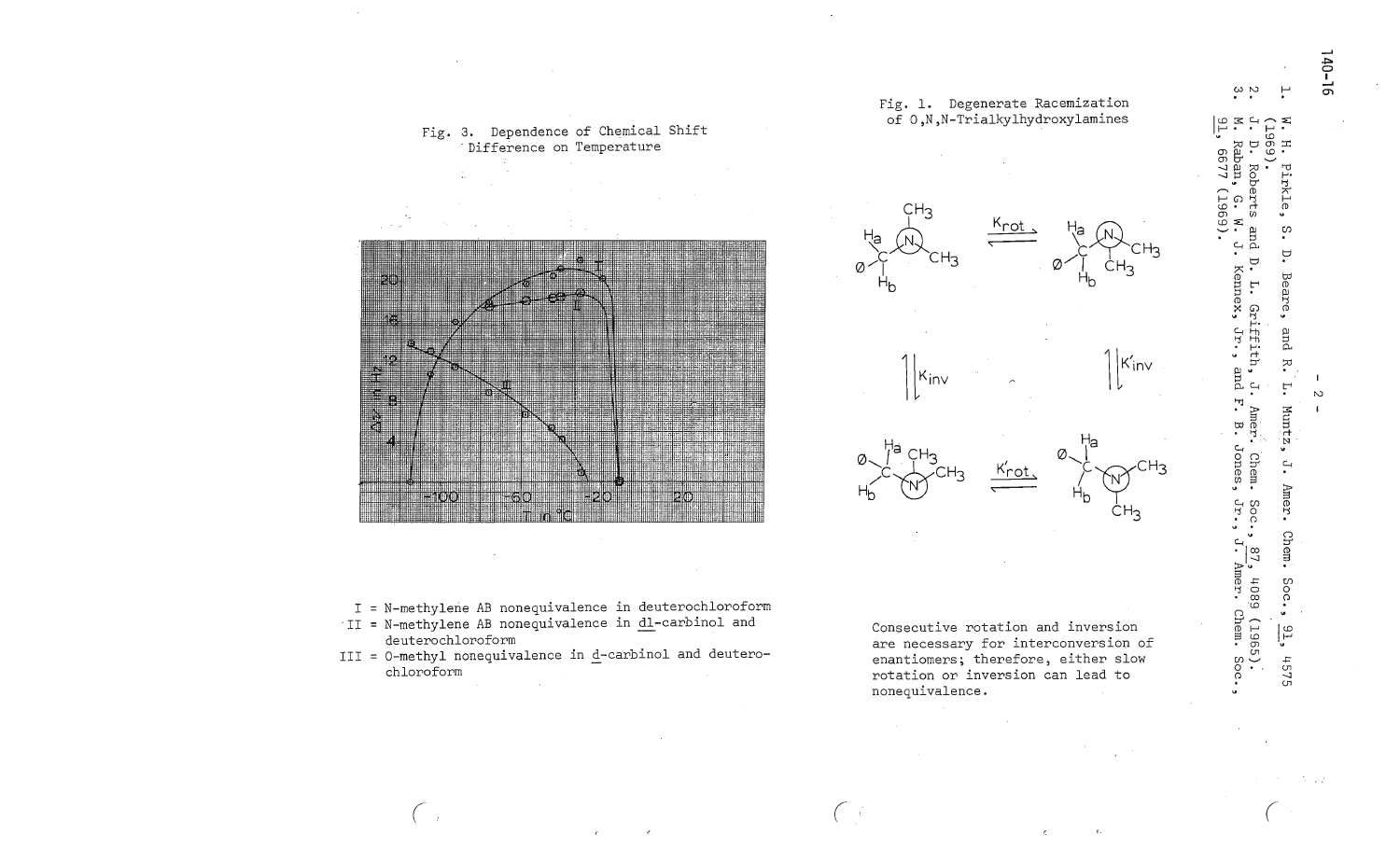



aSpectra run on Varian HA-100 spectrometer at -58° and a sweepwith of 50 Hz. <sup>D</sup>The samples are composed of approximately four mmoles deuterochloroform, one mmole hydroxylamine, and in the last two cases, two mmoles of carbinol.

**·140-17**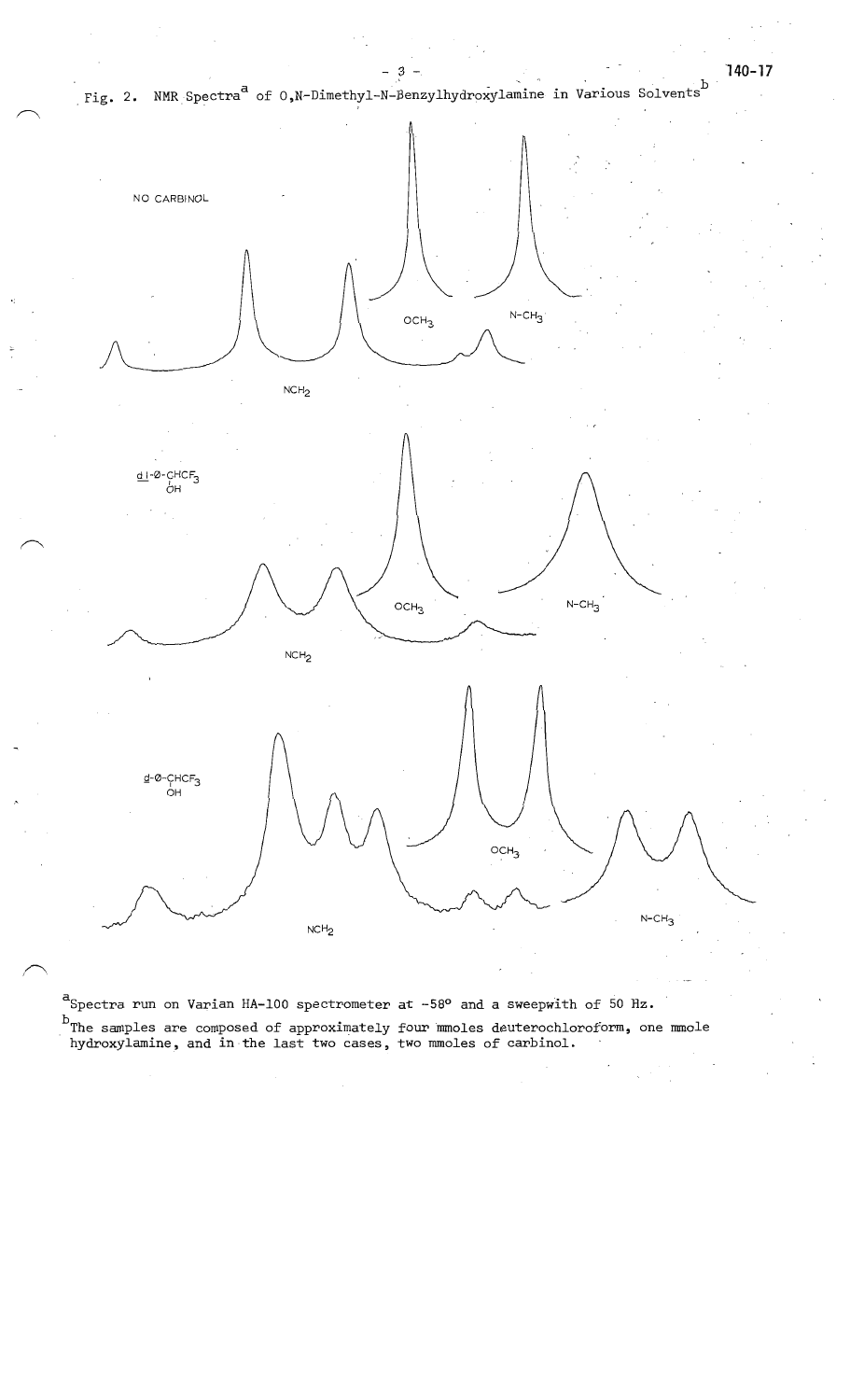### Unibersity of Notre Bame C!Iollege **of** ffi,.cience ~otre c!§unie, J)nhiunu 46556

**Bepartment of Chemistry** 

April 24, 1970

L,

Professor Bernard L. Shapiro Department of Chemistry Texas A and M University College of Science College Station Texas 77843

3571cm-l w)

#### Combination of NMR and IR Spectroscopy in Hydrogen Bonding Studies.

Dear Barry:

Recent work (1-3) has shown that 5-hydroxymethyl-l, 3-dioxanes  $(I_a, R = H)$  with axial -CH<sub>2</sub>OH groups do not show any intramolecular hydrogen bond in the IR. In order to explore this surprising finding, which is in contrast to the situation (4) in the acyclic analog 3-methoxypropanol-1,  $\text{CH}_{\text{3}}\text{OCH}_{\text{2}}\text{CH}_{\text{2}}\text{CH}_{\text{2}}\text{OH}$ , we synthesized the corresponding methyl compounds, Ib and IIb,  $R = CH_3$ , by a Grignard synthesis from the known (1) esters. The IR OH-stretching frequencies at  $5x10^{-3}$  M concentration (measured in a 10-cm quartz cell) are shown under the formulations.



b R =  $CH_3$  ( $\tilde{v}$  = 3616 cm<sup>-1</sup>)

corresponds to the OH-down conformation)

The behavior of the NMR spectra of lb and Ilb upon dilution is of interest. When a solution of IIb in CCl<sub>4</sub> is diluted from ca. 1M (20%) to  $5x10^{-3}$  M, the carbinol methyl groups shift from 71.2 to  $68.7$  Hz (from TMS at 60 Mhz). This change may be ascribed to the change in anisotropy of the medium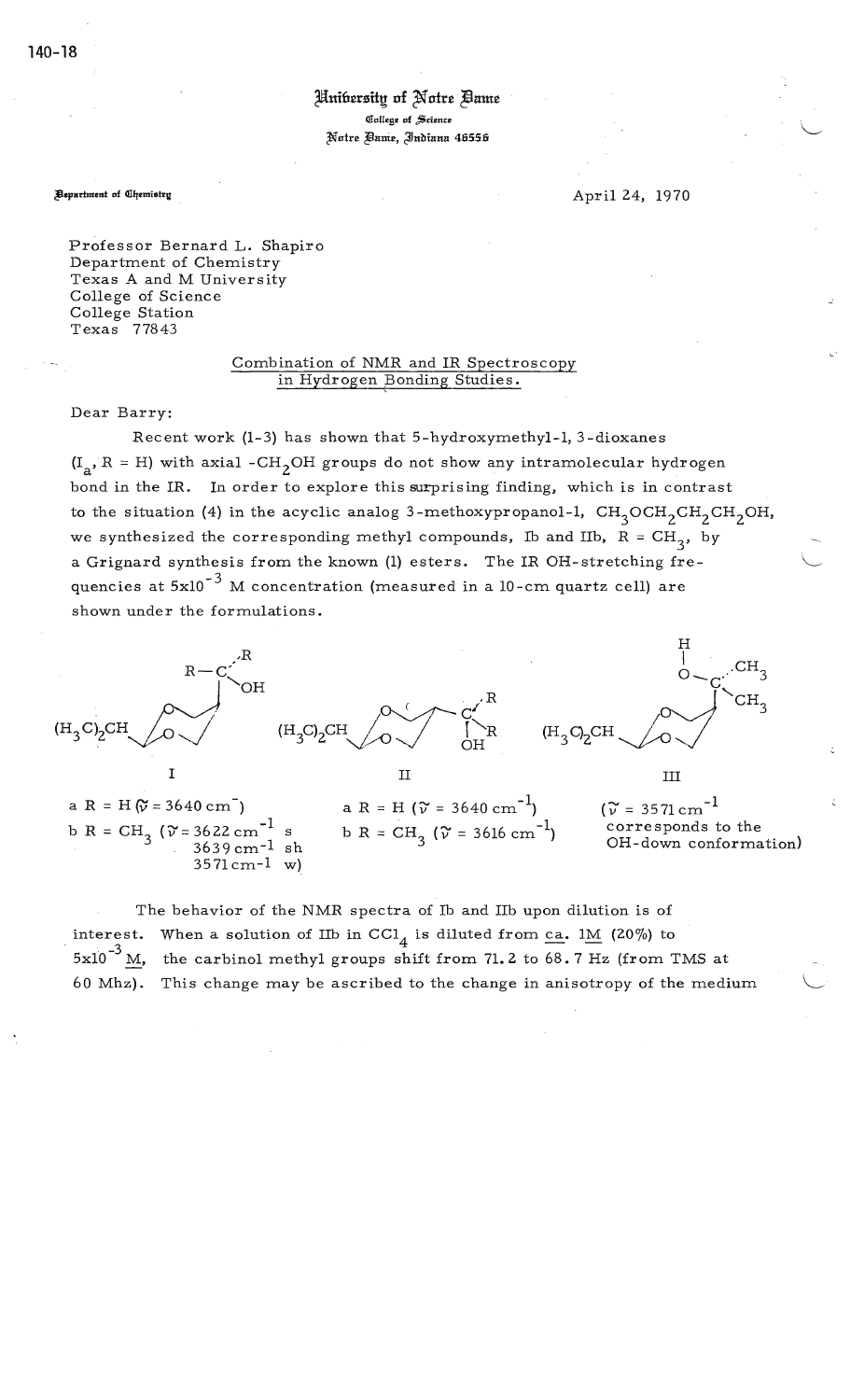Professor Bernard L. Shapiro - 2 - , April 24, 1970

upon dilution, since a similar shift (ca. 3 Hz) is observed for the isopropyl methyl signal in both lb and Ilb. In contrast, the carbinol methyl shift in Ib changes greatly, from 82.7 Hz to  $68.7$  Hz, as the concentration is changed from 1M to  $5x10^{-3}$  M. Such a large shift, other than of the OH itself, upon dilution of a  $\text{CC1}_4$  solution is unusual. We ascribe it to the fact that at the highest concentration, Ib is strongly bonded intermolecularly (seen in the IR); such bonding forces the OH-group to the outside of the ring and the  $CH_2$ -group to the inside where it is known (5) to be subject to a downfield shift by the proximal ring oxygens. In dilute solution, however, where intermolecular· hydrogen bonding no longer stabilizes conformation lb, the dimethylcarbinol group turns with the OH inside (conformation III) and the chemical shift of the methyl group-then becomes the same as in Ilb.

It is surprising that, under these circumstances, the intramolecular hydrogen bonding in III is so weak. Clearly the OH-group is largely turned with the hydrogen up (and unbonded) rather than down (and bonded). We ascribe this to a combination of dipole repulsion and bond eclipsing forces which destabilize the OH-down (bonded) analog of conformation III. Data in the 3-tetrahydropyranmethanol series, to be published elsewhere, support this hypothesis.

Sincerely yours,

Naroed

Ernest L. Eliel Harold D. Banks

P.S. - Please credit this contribution to Dan Pasto's subscription.

1) E. L. Eliel and M. K. Kaloustian, Chem. Commun., 290 (1970).

2) P. Laszlo, personal communication and Tetrahedron Letters, in press.

3) J. Delmau, personal communication.

4) L. Kuhn, J. Amer. Chem. Soc., 76, 4323 (1954).

5) E. L. Eliel and M. C. Knoeber, J. Amer. Chem. Soc., 20, 3444 (1968).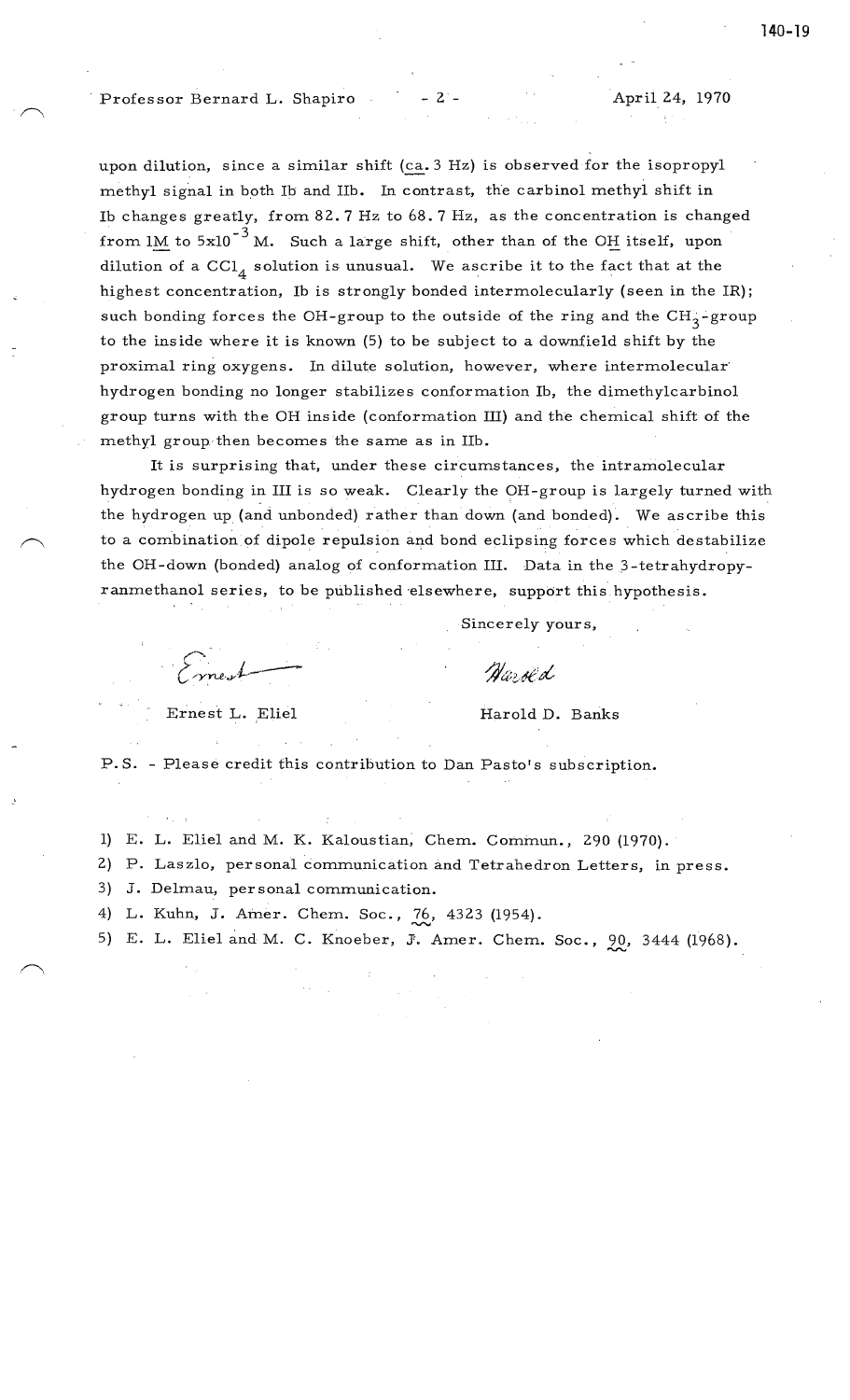#### CONSIGLIO NAZIONALE DELLE RICERCHE

#### ISTITUTO DI CHIMICA DELLE MACROMOLECOLE

20188 MILANO,  $28th$ ... $April$ .... $1.970$ **Vu, ALrONSO CORTI N. 12 TZL. 29.60.71** 

..;

L·

 $\setminus$ 

Professor B.L. Shapiro Department of Chemistry Texas A & M University College Station, Texas 77843

Dear Professor Shapiro,

We hope you will accept this contribution to get on your mailing list.

#### Analysis of the Spectrum of Tetrabenzyltin

Although this spectrum is that of a very strongly coupled system it has been possible to analyse it completely by using the iterative program LAME (1).

Spectra (20% volume solution in  $CH_2Cl_2$ ) were recorded five<br>times on  $H_2$  100 spectromator, the  $\frac{2}{\pi} \pi^2$  connect the measure times on  $HA-100$  spectrometer, the  $\tilde{r}$ .m.s. error of the measured frequencies being *0.05* Hz.

The r.m.s. deviation of the observed and calculated spectrum was 0.07 Hz; with a maximum deviation of 0.2 Hz. All the observable transitions were used for the iteration excluding those of the  $CH_{2}$  group (which gave a poorly resolved signal). As a consequence, the analysis has been performed only on the aromatic region; however all the parameters are pretty well determined, including the benzylic couplings (the largest parameter set error is 0.027; the largest correlation coefficient is 0.52).

The results (Tab.1) can be compared with those of toluene reported in ref. (2), the main feature being the upfield shift  $(\sim 0.3 \text{ ppm})$  of the ortho protons. Work is in progress on similar compounds.

> d. Zetta  $f$   $f$   $f$   $g$   $h$   $h$

Sincerely yours,

L. Zetta, G. Gatti

(1) **C.W.** Haigh T.A.M.U. Newsletter No. 121, 54 (1968)

- (2) M.P. Williamson, R.J. Kostelnik, S.M. Castellano
	- J. Chem. Phys. 49, 2218 (1968)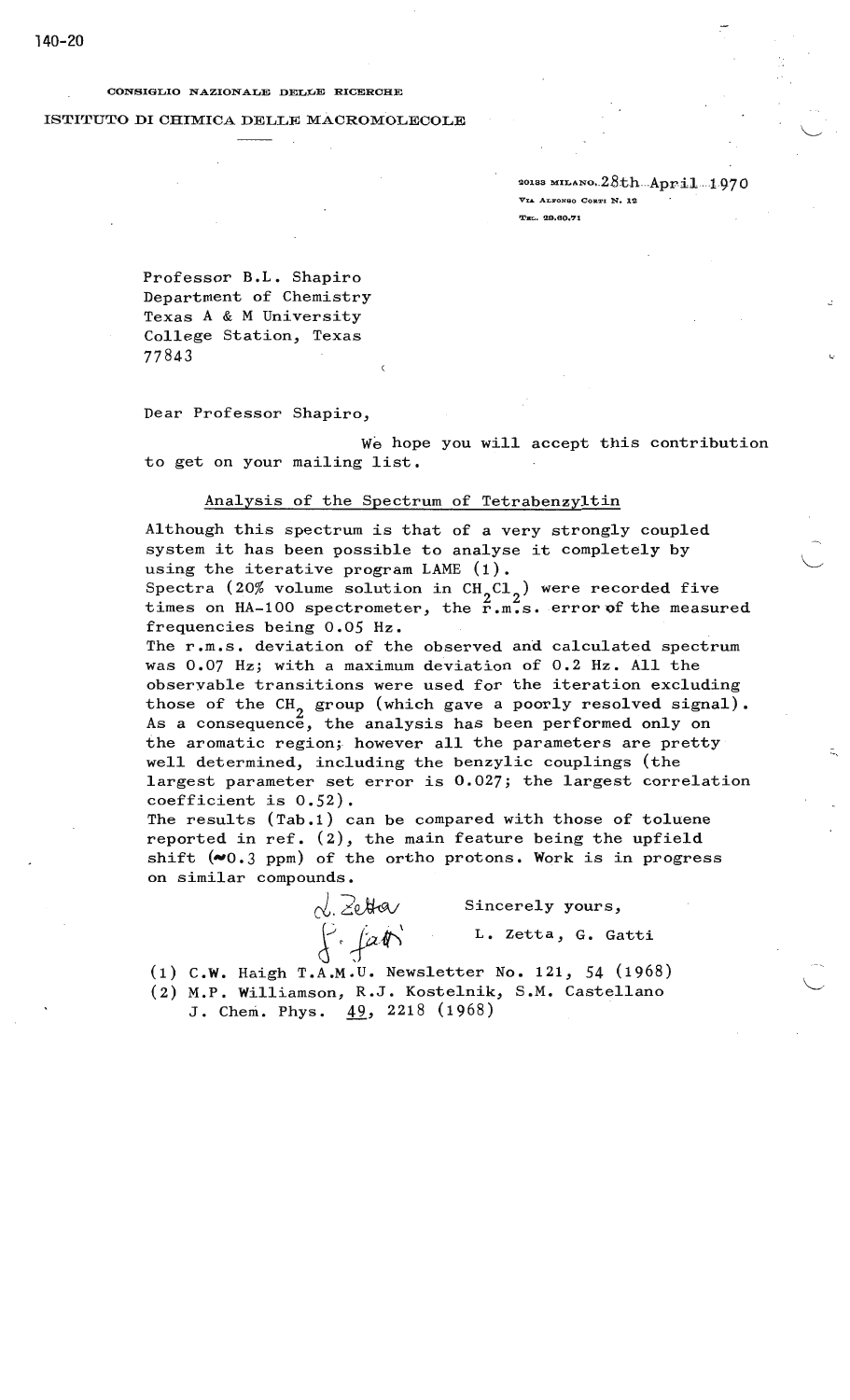Page 2

|                      | Parameter (Hz.)            |         |       | Prob. error |
|----------------------|----------------------------|---------|-------|-------------|
|                      | $W(1) = W(5) = 667.702$    |         | 0.012 |             |
|                      | $W(2) = W(4) = 707.611$    |         | 0.013 |             |
|                      | $W(3) =$                   | 692.615 | 0.017 |             |
| $\ddot{\phantom{a}}$ | $W(6) =$                   | 215.0   |       |             |
|                      | $J_{12} = J_{45} = 7.569$  |         | 0.020 |             |
|                      | $J_{13} = J_{35} = 1.264$  |         | 0.015 |             |
|                      | $J_{14} = J_{25} = 0.644$  |         | 0.020 |             |
|                      | $J_{15}$ = 1.861           |         | 0.020 |             |
|                      | $J_{16} = J_{56} = -0.526$ |         | 0.020 |             |
|                      | $J_{23} = J_{34} = 7.420$  |         | 0.016 |             |
|                      | $J_{24} = 1.384$           |         | 0.020 |             |
|                      | $J_{26} = J_{46} = 0.249$  |         | 0.027 |             |
|                      | $J_{36}$ - 0.347           |         | 0.024 |             |

 $J_{119}$   $_{\text{SnCH}_2}$   $^{-59.3}$ 

 $\overline{a}$ 

 $\bigcap$ 

J  $11/$ SnCH<sub>2</sub>  $=57.0$ 

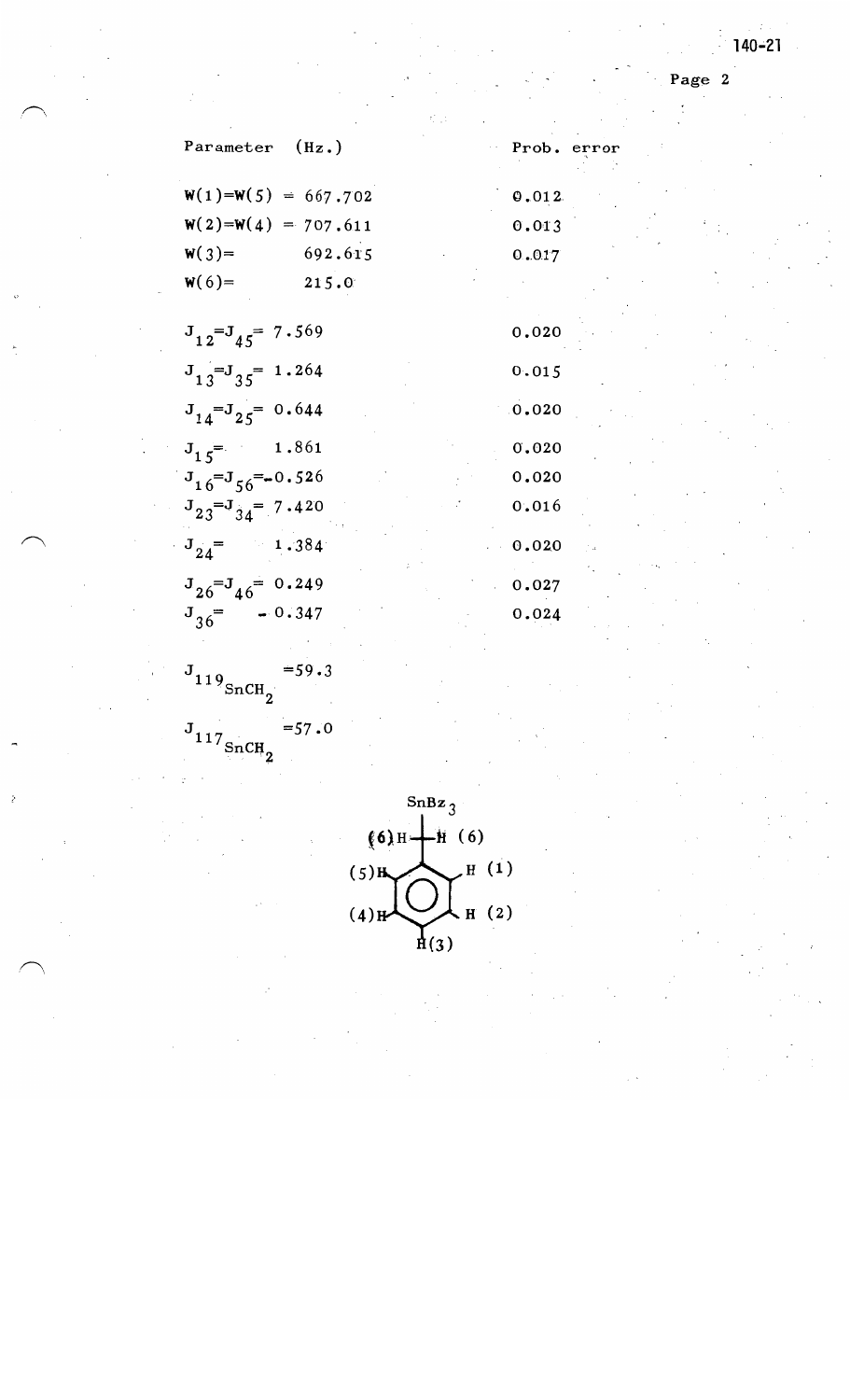

**UNIVERSITY OF SUSSEX**  THE CHEMICAL LABORATORY FALMER BRIGHTON BNI 9QJ Telephone Brighton 0273 66755

29th April 1970

L

Professor B.L. Shapiro, Department of Chemistry, Texas **A.** and M. University, College Station, Texas 77843.<br>U.S.A.

#### Exchange Reactions of Donor-Acceptor Complexes

Dear Professor Shapiro,

Here are a few notes on the first part of a proton M.R. study of the system  $PMe<sub>3</sub>$ , BMe<sub>3</sub> in toluene, in which we have been looking at the kinetics of exchange between the 1 :1 donor acceptor complex and the free component in excess [1]. Complex formation was taken to be complete over the temperature range used  $(-60^{\circ}C)$  to about  $0^{\circ}$ C), since (a) no lines from the deficient component are seen at  $-60^{\circ}$ C, (b) a plot of line positions against composition at  $R^*$  and  $T$ . shows a discontinuity in slope at 1. mole ratio.

The proton spectra with excess PMe<sub>3</sub> have sharp doublets at -60°C due to complexed ( $|^{2}J_{PH}| = 9.3$  Hz) and free  $( | z_{J_{PH}} | = 2.5 \text{ Hz})$  PMe<sub>3</sub>, which exchange-broaden and finally collapse, with increasing temperature, to one doublet (the spacing of which shows that the above  $J's$ are of opposite signs). Since the low temperature doublets are first order, the line envelope was treated simply as a pair of superimposed two-site problems according to the method of McConnell  $(2)$ . (This is confirmed by a general density matrix treatment). The complexed BMe<sub>3</sub> signal was treated simultaneously as a further <sup>M</sup>cConnell two-site problem with equal populations, the  $-60^{\circ}$ C doublet  $|{}^{3}J_{\text{PH}}|$  = 19.4 Hz) collapsing to a singlet at fast exchange. Slight additional broadening due to the quadrupolar  $\text{11 B}$  nuclei was accommodated by a  $\text{T}_2$  term (3) applied to  $81.2\%$  of the complexed BMe<sub>3</sub> signal ( $^{10}B$  is taken to have a negligible effect, having a larger quadrupole moment and smaller coupling to methyl). The coalescence point £or each two-site exchange is different, giving three per sample, doubled by use of spectra at 60 and 100 MHz.

Our iterative programme fits four paramters - (1)<br>
chemical shift difference  $\vert$   $\vee$  complex  $\vert$   $\vee$   $\rangle$ PMe<sub>3</sub>  $\vert$  ; (2) frequency alignment of the theoretical and calculated spectra,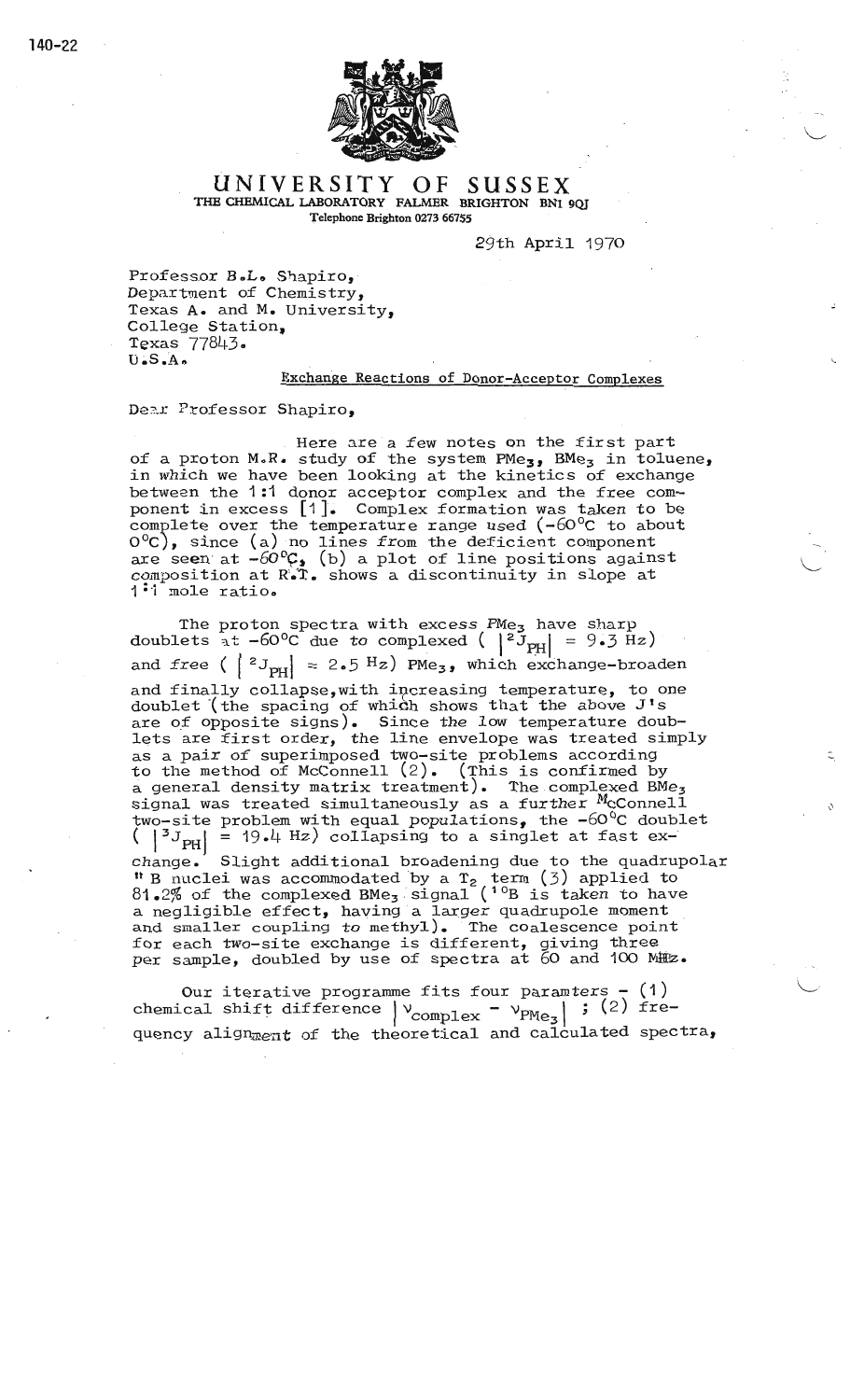to refer these to the same origin; (3) the  $T_2$  mentioned above; (4) the mean lifetime of the complex  $\tau$ . This is<br>the only kinetic parameter needed, since the Sample composition was known by condensing weighed amounts of the components directly into the N.M.R. tube.  $(\tau_{\alpha}[\text{PMe}_3] =$  $\tau_{\text{PMe}_{3}}$  [complex] at equilibrium). Fairly accurate values

of (1) were in fact known already from measurements on samples with 1:1 mole ratio and with no BMe<sub>3</sub>.

Results on samples of varying composition, at the same temperature, were used to decide between possible rate-determining steps:

(i) PMe<sub>3</sub> + Me<sub>3</sub>P.BMe<sub>3</sub>  $\Rightarrow$  Me<sub>3</sub>P.BMe<sub>3</sub> + PMe<sub>3</sub>

$$
1/\tau_{\circ} = k_1 [\text{PMe}_3]
$$

 $1/\tau_c = k_2$ 

(ii)  $Me_3P$ .BM $e_3$  =  $Me_3P$  + BM $e_3$ Rate =  $k_2$ [complex]

 $Rate = k_1[PMe_3][complex]$ 

(iii)  $Me_3P \cdot BMe_3 + Me_3P \cdot BMe_3 \stackrel{*}{\leftarrow} \stackrel{k}{\leftarrow} Me_3P \cdot BMe_3 + Me_3P \cdot BMe_3$  $Rate = k_{4}$ [Complex]<sup>2</sup>  $1/\tau_c = k_4$ [complex]

Some of the results are given below (for  $-10^{\circ}$ C), and clearly support the unimolecular mechanism (ii). This is also consistent with the Arrhenius activation energy of  $14.0$  kCals/mole (58.4 kJoules/mole), found by the temperature variation, which is similar to the gas phase dissociation energy of  $16.47$  kCals/mole  $[4]$ .

Examples of both types  $(i)$  and  $(ii)$  mechanisms have been described in similar donor-acceptor systems  $5 \,$ . In some cases there is evidence of different mechanisms with excess donor and with excess acceptor, and we are currently looking at the latter case (using BMe<sub>3</sub> spectrum) in this system, as well as varying the donor molecule.

Yours sincerely,

E.O. Bishop.

 $K$   $\Lambda$  Alford El St Bin Sof

 $[1]$ With Dr. J.D. Smith, Mrs. K. Alford and Dr. P.R. Carey.

- See e.g. Emsley, Feeney and Sutcliffe, "High Re- $\lfloor 2 \rfloor$ solution  $N_{\bullet}M_{\bullet}R_{\bullet}$ ", Vol.1, Ch.9, (1965).
- Cunliffe and Harris, Mol. Phys.,  $15$ , 413, (1968);<br>Kintzinger and Lehn, ibid.  $1\frac{1}{4}$ , 133 (1968).  $\lfloor 3 \rfloor$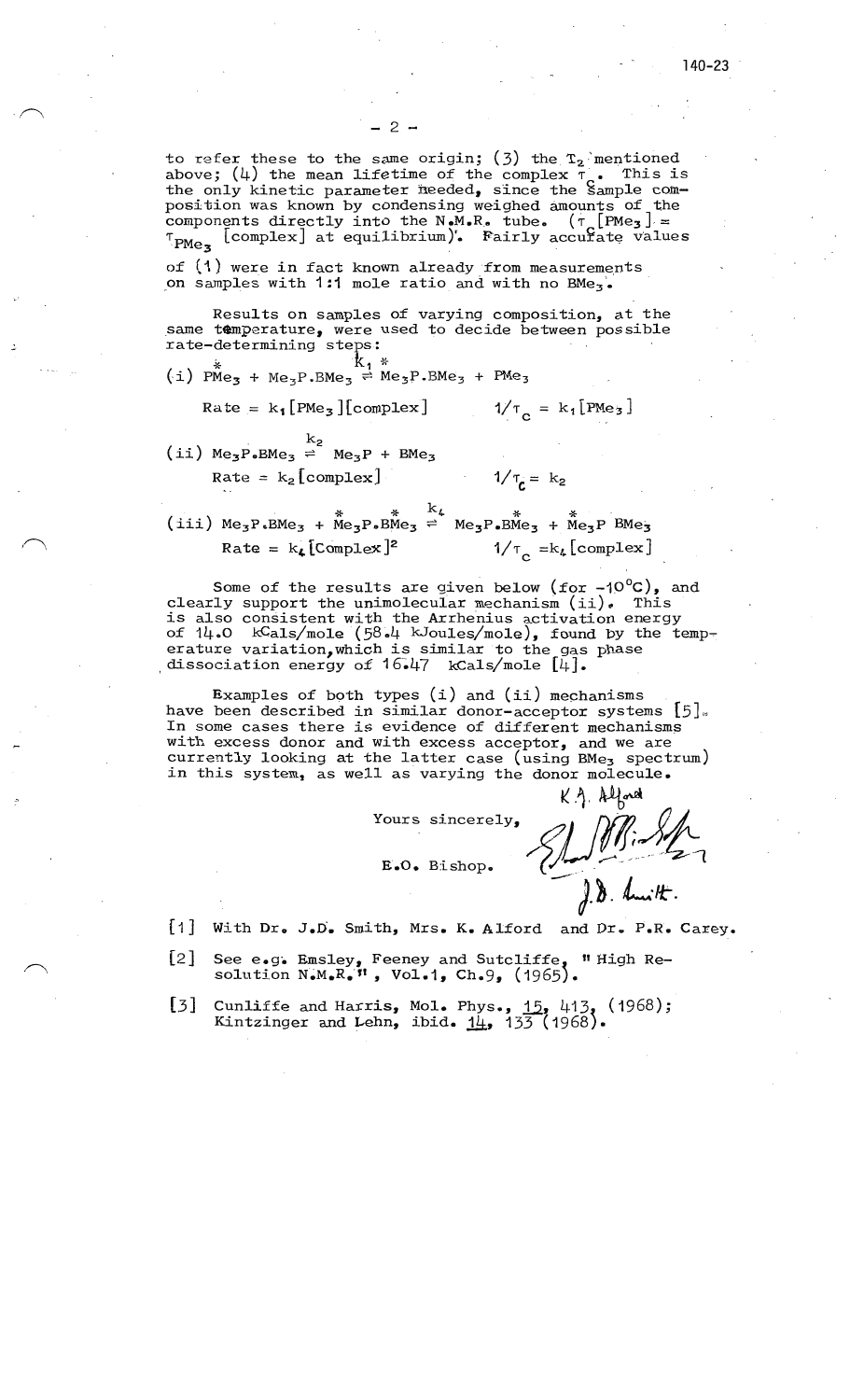$[4]$  H.C. Brown, J.C.S., 1248 (1956).

[5] J.P. Oliver and co-workers, Inorg. Chem.,  $\frac{1}{4}$  1741;<br>
7, 950, (1968); J.A.C.S., 89, 3970 (1967).

| [complex]        | $[free$ PMe <sub>3</sub> $]$     | $T^{-1}$ (sec <sup>-1</sup> ) |
|------------------|----------------------------------|-------------------------------|
| 0.149            | O <sub>•</sub> OL <sub>1</sub> 2 | 6.15                          |
| 0.785            | 0.747                            | 5.64                          |
| 0.232            | 0.065                            | 6.02                          |
| 0.122            | 0.371                            | 6.22                          |
| $O_{\bullet} 55$ | 0.59                             | 5.42                          |
| 0.223            | 0.496                            | 5.69                          |
| 0.469            | 1.141                            | $5 - 14$                      |
| 0.067            | 0.152                            | $5 - 53$                      |
| 1.11             | 0.39                             | $4 - 51$                      |
| 0.232            | 0.065                            | 6.22                          |

 $\zeta$ 

Data at -10°C. Concentrations are in molarities.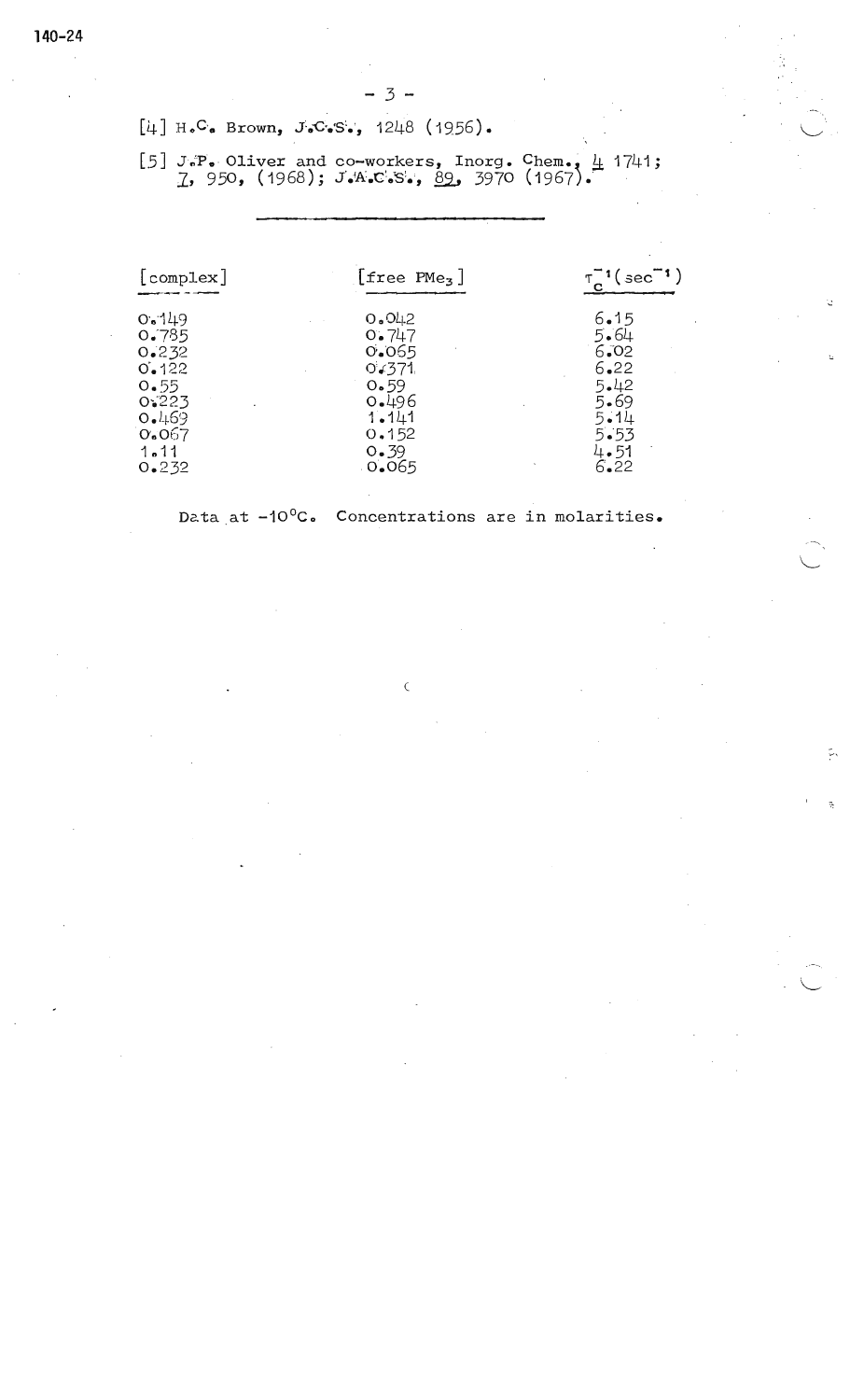

WILLOWS Dartmouth College HANOVER · NEW HAMPSHIRE · 03755

**°1769** <sup>I</sup>J *Department of Chemistry* · TEL. (603) 646-2501

April 30, 1970

Dr. Bernard L. Shapiro Department of Chemistry Texas A&M University College Station, Texas 77843

#### H-F Through Space Coupling

Dear Dr. Shapiro:

In a search for unambiguous examples of throuqh-space spin-spin coupling, we have synthesized the first two members of a series of bridged biphenyls; namely, l-fluoro-8-methylbiphenylene (I) and 4-fluoro-5-methylfluorene(II). We now wish to disclose our results with these two compounds.



I shows a sharp singlet at 2.13 ppm (CDCl<sub>3</sub>;60 MHz) which<br>is ascribed to the methyl group. On the other hand, II exhibits a doublet at 2.73 ppm similarly assigned to the methyl group but presumably split by the fluorine atom  $\frac{\sin x}{\sin x}$  bonds  $\frac{\sin x}{\cos x}$  |  $\frac{\sin x}{\sin x}$  | = 8 Hz.

This apparently is the largest  $6<sub>J</sub>$  yet observed. Because of the HF

gross similarity between  $I$  and  $II$ , except for the methyl-fluorine internuclear distance  $(2.8 \text{ Å vs } 1.4 \text{ Å})$  we believe that the splitting observed for II is best rationalized in terms of a through-space coupling mechanism.

Other members of the series where the methyl group is forced closer to the fluorine atom are in preparation.

Please credit this contribution to the account of P. R. Shafer.

Sincerely yours,<br>**Jordon W. Juibble** 

Gordon W. Gribble Assistant Professor of Chemistry

 ${f}$ omea R. Douglas

James R. Douglas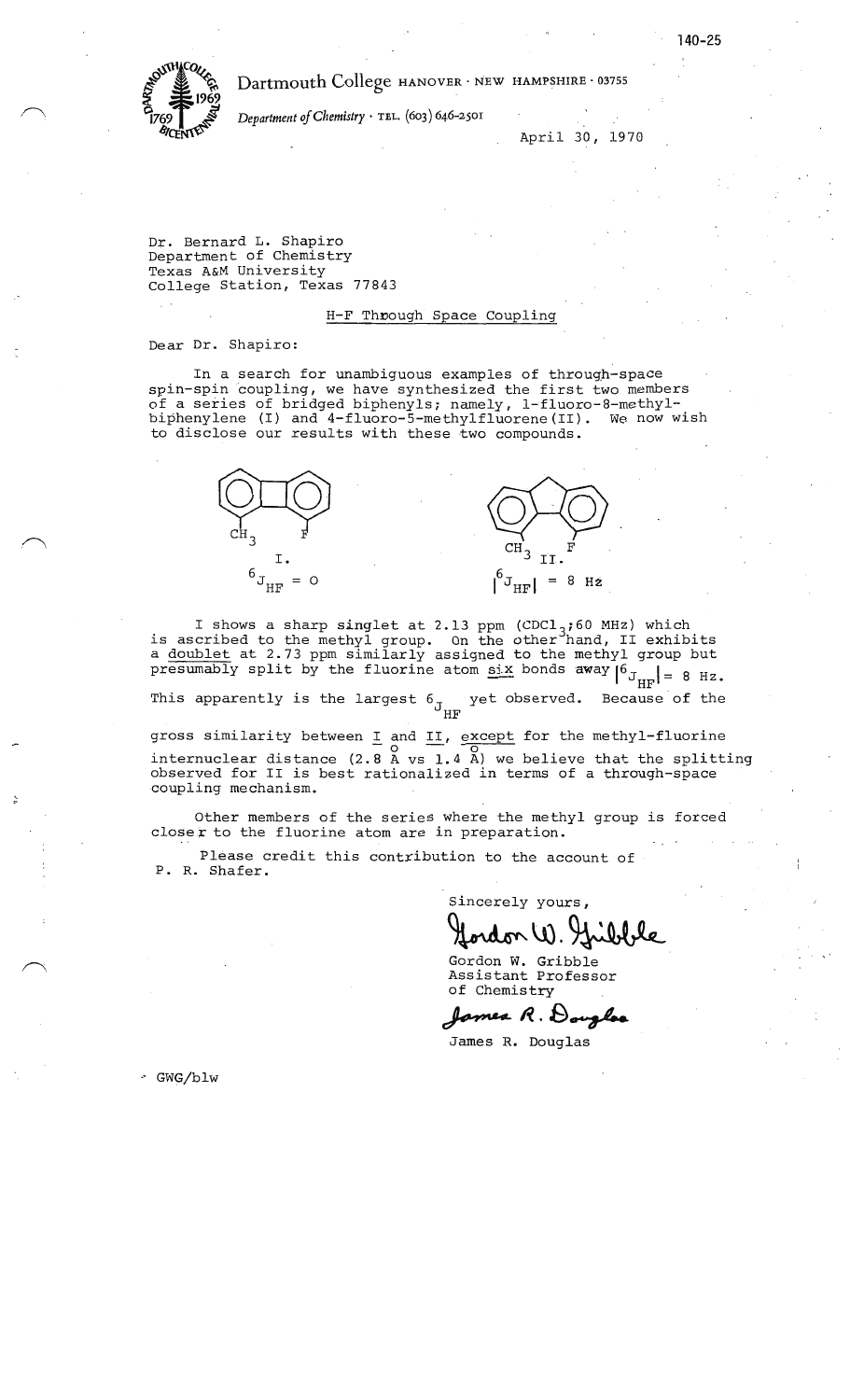### **UNIVERSITY OF CALIFORNIA, SANTA BARBARA**

BERKELEY • DAVIS • IRVINE • LOS ANGELES • RIVERSIDE • SAN DIEGO • SAN FRANCISCO (S/MESSIDE) SANTA BARBARA • SANTA CRUZ



**DEPARTMENT OF CHEMISTRY**  SANTA BARBARA, CALIFORNIA 93106

May 1, 1970

Professor B. L. Shapiro Department of Chemistry Texas A. & M. University College Station, Texas 77843

#### **Nuclear Relaxation at the Active Site of a~Chymotrypsin**  Dear Barry:

Recently we reported a study of the irreversible inhibition of the enzyme  $\alpha$ -chymotrypsin by a series of trifluoromethyl substituted  $\alpha$ -bromoacetanilides(I).<sup>1</sup>



We have measured  $T_2$  for these modified proteins using a Bruker 321S spectrometer operating at 56.4 MHz. and a Fabritek 1074 computer for enhancement of signalto-noise ratio. Our results are collected below. For comparison,  $T_2$  of the trifluoromethyl substituted inhibitors in acetone solution are also included.

The relaxation times for the inhibitors are not unusual and follow the same order with regard to substitution position, as that found in various halogen substituted benzotrifluorides. <sup>2</sup> The large decrease in  $T_2$  of the enzymes is, of course, consistent with the molecular size of these materials. The results suggest that a  $CF<sub>3</sub>$  group at the para position of the inhibitor is considerably more restricted in its molecular motions than the same group at the ortho or meta positions. After pondering a scale model of the enzyme long enough, one can convince himself that a  $p$ -CF<sub>3</sub> group in the inhibitor can be buried deeply inside the active-site of the enzymes. Enforced interactions of this group with the protein could substantially decrease the molecular motions involved in nuclear relaxation and thereby decrease  $T_{2}$ . Trifluoromethyl groups at the meta and ortho positions appear to be more exposed to outside world where greater rotational freedom is possible.

T<sub>2</sub> for Trifluoromethyl Substituted Enzymes and Inhibitors

|                                 | $T2$ (sec.) at position |             |      |
|---------------------------------|-------------------------|-------------|------|
|                                 | ortho                   | meta        | para |
| Inhibitor                       | 1.4                     | 1.0         | 0.95 |
| Modified $\alpha$ -chymotrypsin | 0.04                    | 0.016 0.006 |      |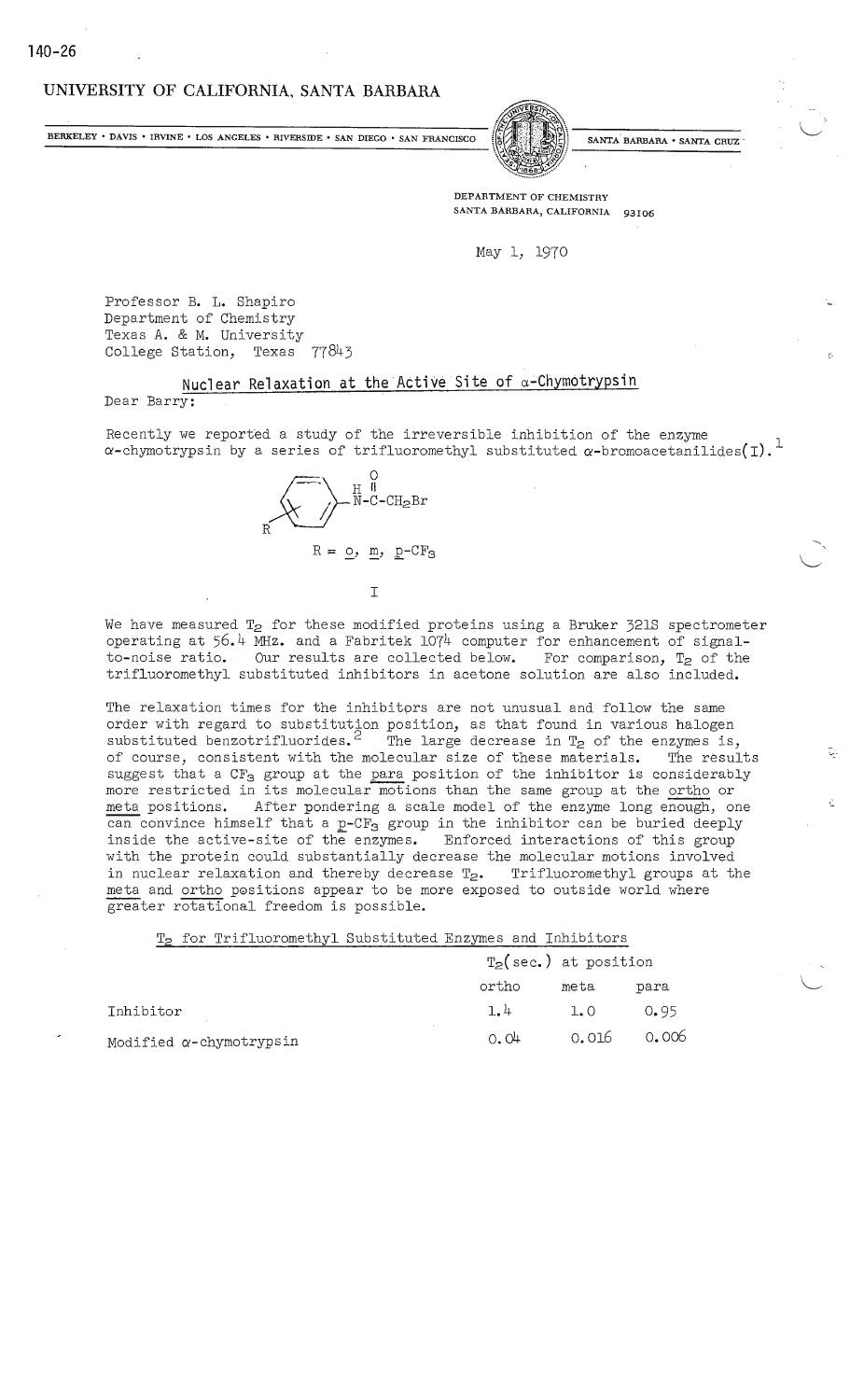Sincerely yours,

E.W. Bittner

J. T. Gerig-Assistant Professor

1. E. W. Bittner and J. T. Gerig, J. Amer. Chem. Soc., 22, 2114 (1970). 2. A. S. Dubin and S. I. Chan, J. Chem. Phys., *!±§\_,* 4533 ( 1967).

JTG:rt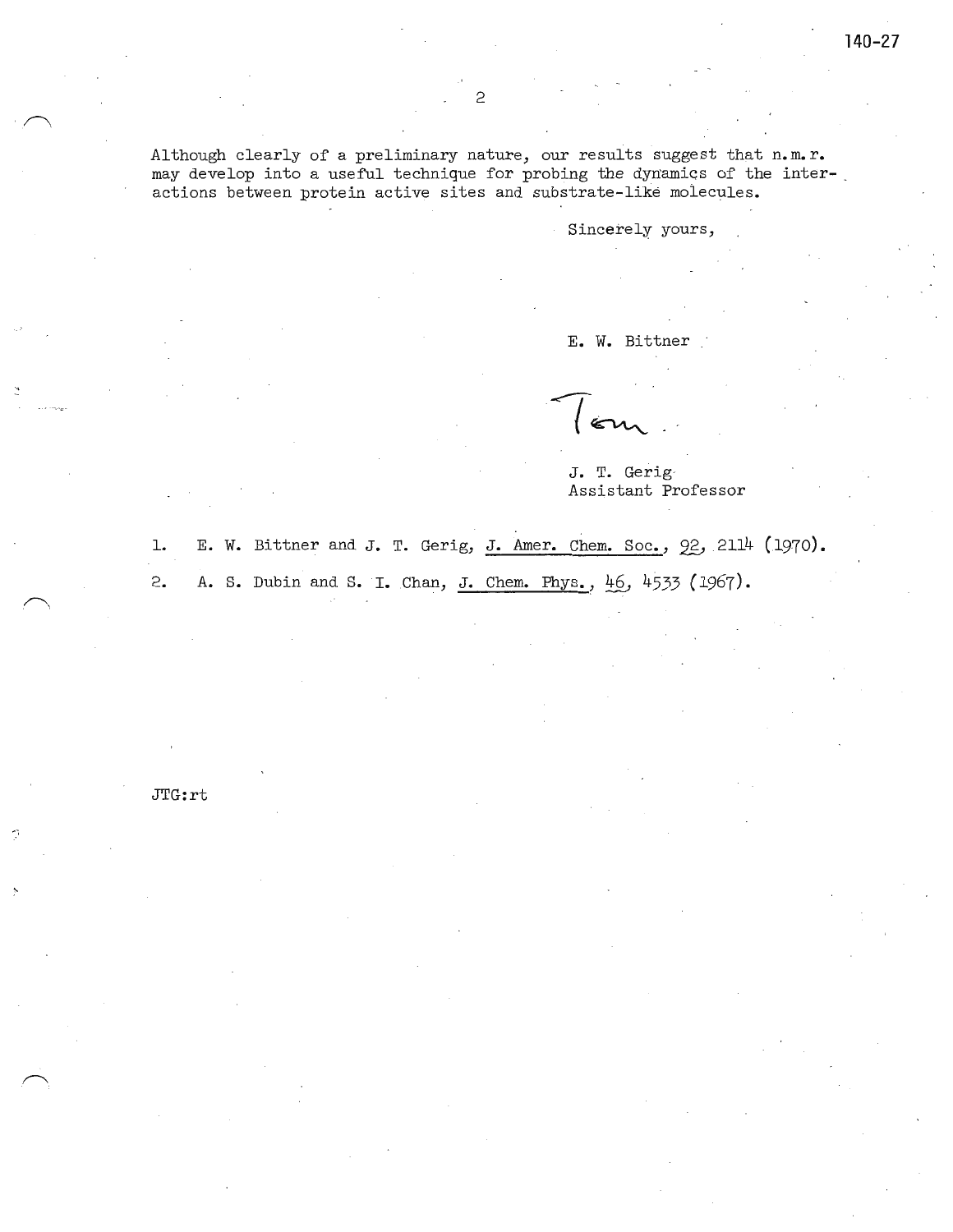#### **140-28**

and the correl pull for Section Multicle

Density Matrix Treatment of Pseudocontact and Contact Shifts in Transsition Metal Complexes; Use of Fluke Synthesizer and PDP-8/I

#### Dear Barry:

I. Preprints of an article by Bruce McGarvey and myself on the calculation of contact and pseudocontact shifts are available to those interested in NMR studies of paramagnetic transition metal complexes. The paper (which is to appear in J. Mag. Reson.) gives an approximate density matrix method to deal with the following situations, to which formulae customarily used are not applicable  $\binom{1}{1}$ : 1. there is an appreciable contribution to the magnetic moment of the complex from unquenched orbital angular momentum; 2. there is appreciable orbital contribution to the paramagnetic shift from spin density at the ligand nucleus; 3. there is appreciable mixing of the ground electronic state and thermally populated excited states by the applied magnetic field.

II. We have modified our HA-60 system for field-frequency controlled heteronuclear operation. The system is atterned after the "MPC-60" system assembled by Davis and Wisnosky $(2^+)$ , with the following differences: 1. The frequency synthesizer used is a Fluke 633A; 2. The synthesizer is swept by the AX-08 "Laboratory Peripheral" of the Digital Equipment Co. "LAB-8" system (i.e. PDP-8/1 plus AX-08); 3. The  $H - 60$  "Lock Box"  $(V - 4354A)$  is used as the audio phase sensitive detector for the proton lock signal. We have used this system successfully for carbon-13 nmr studies of paramagnetic systems in which the concentration of carbon sites (i.e. unenriched) was a low as 1 M, and we could, without difficulty, go to lower concentrations.

. I should add that the software available from DEC, as part of its noise averaging program, was not suitable for our system; we have been using a program developed by Dr. James Cooper, which is both con-<br>venient to use and versatile. I will be happy to give more details<br>about the system to those interested. Any questions about the averag-<br>ing program it address.

Sincerely,

# بالمودف كالمستنب

#### Robert J. Kurland

1. a. H.M. McConnell and D.B. Chesnut, J. Chem. Phys. 28, 107 (1958). b. H.M. McConnell and R.E. Robertson, ibid. 27, 1361 (1958). a. H.M. McConnell and<br>b. H.M. McConnell and<br>c. J.P. Jesson, ibid c. J.P. Jesson, ibid 47, 579, 582 (1967).

2. D.G. Davis and D.E. Wisnosky, 9th ENC (1968).

THE RESIDENCE CREATED AND MORE THE TELEVISION NOTE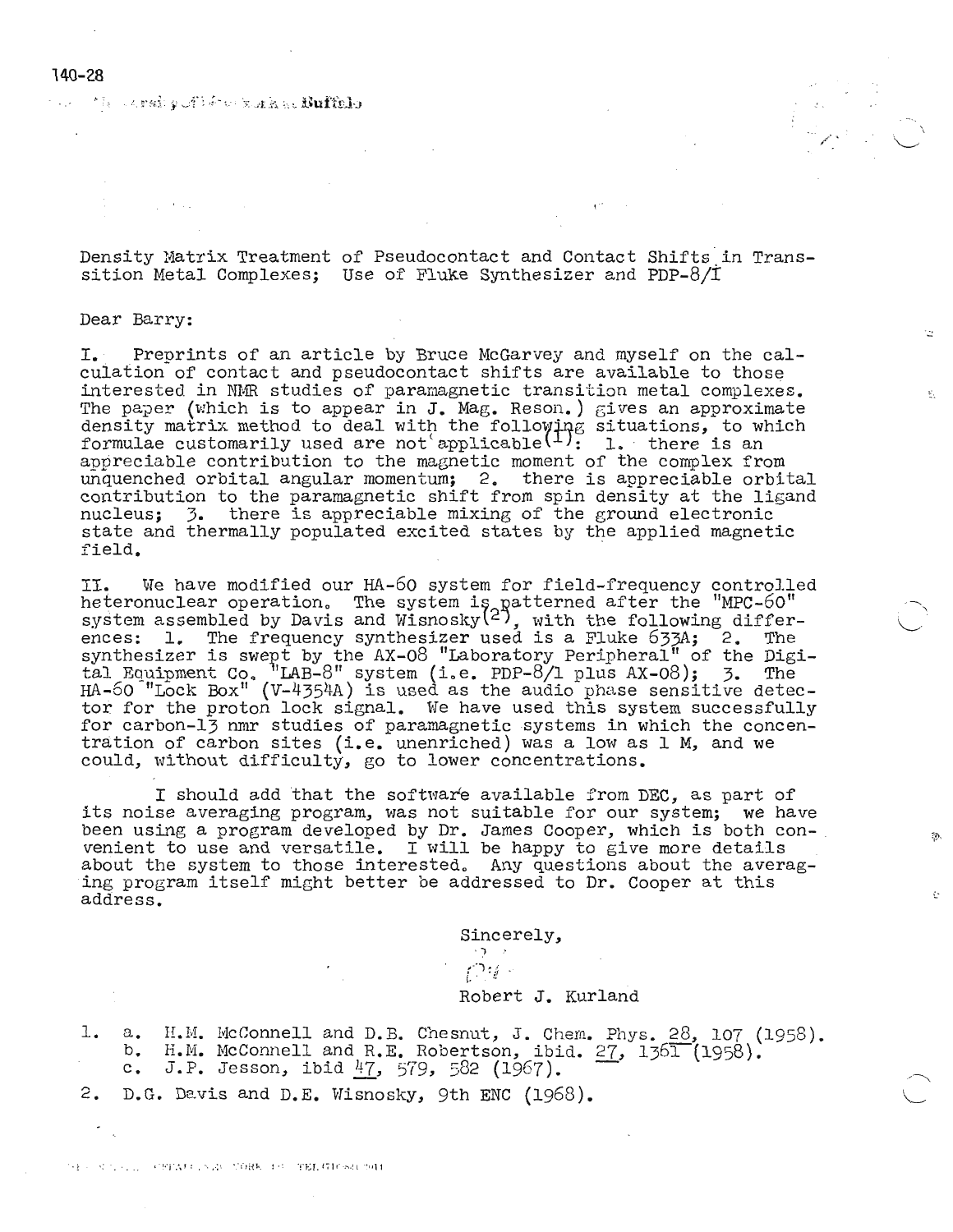# Southern Research Institute



2000 NINTH AVENUE SOUTH<br>BIRMINGHAM, ALABAMA 35205<br>TELEPHONE 205-323-6592 B I R M I N G H A M, A L A B A M A 35205  $205 - 323 - 6592$ 

May 1, 1970

KETTERING-MEYER LABORATORY **AFFILIATED WITH**  SLOAN-KETTERING INSTITUTE . **FOR CANCER RESEARCH** 

Prof. Bernard L. Shapiro Department of Chemistry Texas A & M University College Station, Texas **77843** 

Title: Comment on a Paper on PMR Spectra of Nucleosides

#### Dear Barry:

)

Thank you for the reminder. As a payment on our subscription, I would like to comment on a paper by Stevens and Fletcher\* on the pmr spectra of pentofuranose derivatives.

**The** paper has filled quite a need in extending and consolidating information about the pmr spectra of isomeric furanose derivatives, which have been so much less well understood than the derivatives of six-membered ring sugars.

However, in the discussion of nucleosides their work was less extensive, and it is to this portion that I would like to make an addition. Their discussion was limited to the anomeric triacetates and tribenzoates of the ribazoles  $(5, 6$ -dimethyl-1- $\mathbf{p}$ -ribofuranosylbenzimidazoles), about which they state: "The signal for H-4 appears as a clearly defined multiplet in the specta of the  $\alpha$ -ribazole esters, whereas the signals for  $H-4$ ,  $H-5$ , and  $H-5'$  appear essentially as a single peak in the spectra of the  $\beta$ -ribazole esters. The generality of these observations for anomeric ribonucleosides has yet to be determined.''

We have observed that this does indeed appear to be a general phenomenon for  $9-\beta-\mathbf{v}$ -ribofuranosylpurines, as long as the OH groups on the ribose moiety have been reacted to form either acetoxy or benzoyloxy groups. However, in no case have we observed that  $H-4$ ,  $H-5$ , and  $H-5'$ appear approximately isochronous when the ribose retains its OH groups.

Similarly, when the sugar is  $2^1$ -deoxyribose,  $H-4$ ,  $H-5$ , and  $H-5$ <sup>'</sup> appear essentially as a broad single peak in the acetylated  $\beta$ -nucleosides, but **H-4** appears downfield and separate in the  $\alpha$ -anomers. As with ribosides,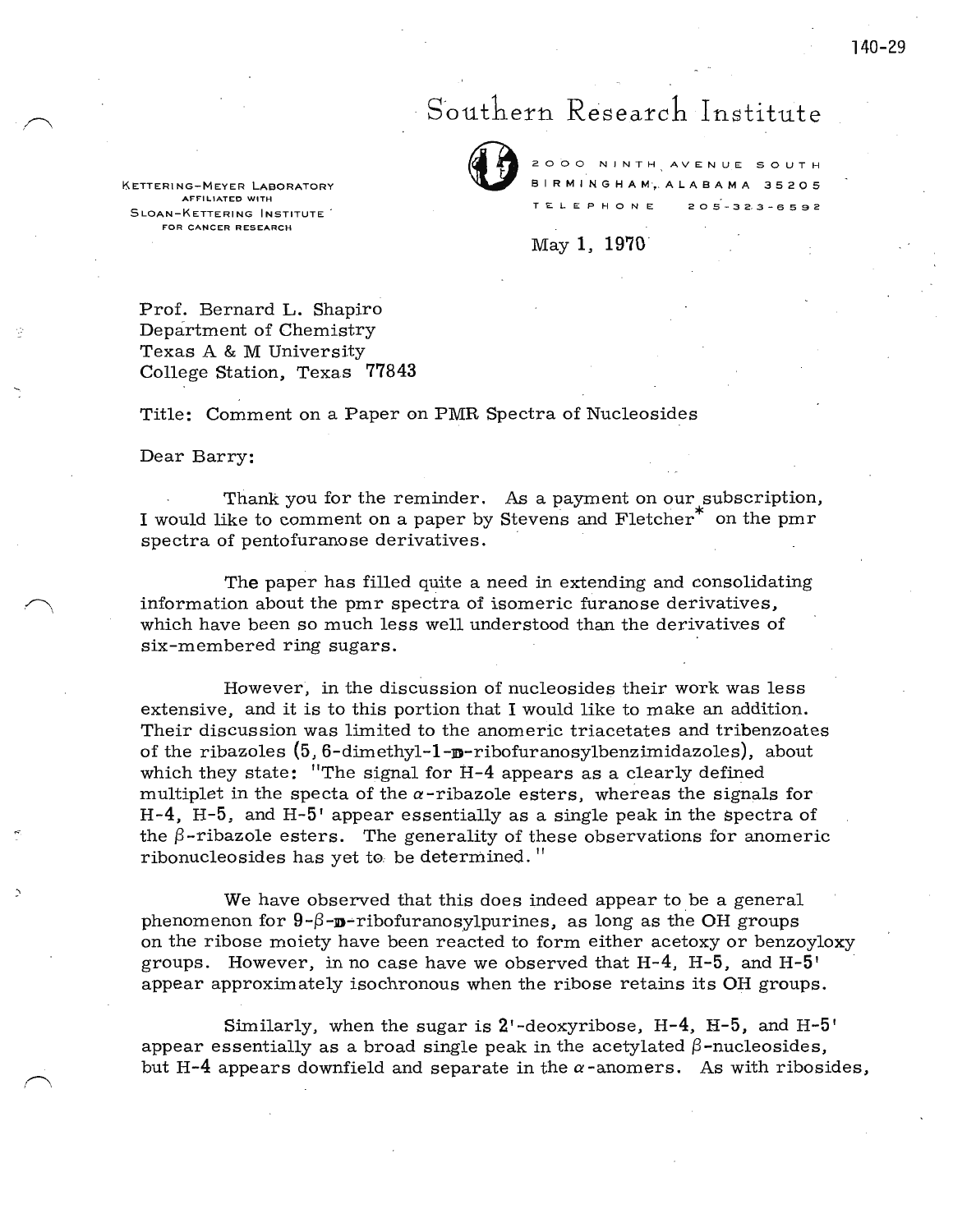Prof. Bernard L. Shapiro May 1, 1970

-2-

H-4 of both anomers appears separately when the OH's remain on the sugar.

. This difference in appearance of the spectra, depending on whether the sugar OH's have been reacted or not, might be a solvent effect since customarily the blocked nucleosides are run in  $CDCI<sub>3</sub>$ , while DMSO- $d<sub>6</sub>$  is used for the corresponding unblocked compounds for reasons of solubility. However, in one case, we have the spectra of an acetylated  $\beta$ -nucleoside (sugar:  $2'$ -deoxyribose) in both DMSO- $d_6$  and CDCl<sub>3</sub>. H-4, H-5, and H-5' appear essentially isochronous in both solvents. Based on this one case, the difference does not appear to be a solvent effect.

It was good to see you again in Pittsburgh. Hope you both had a good trip back to Texas.

Sincerely,

Martha C. Thorpe, Research Chemist Molecular Spectroscopy Section .

MCT fh

 $*$  Stevens, J. D., and Fletcher, H. G., Jr., J. Org. Chem., 33 (5), 1799 (1968)

(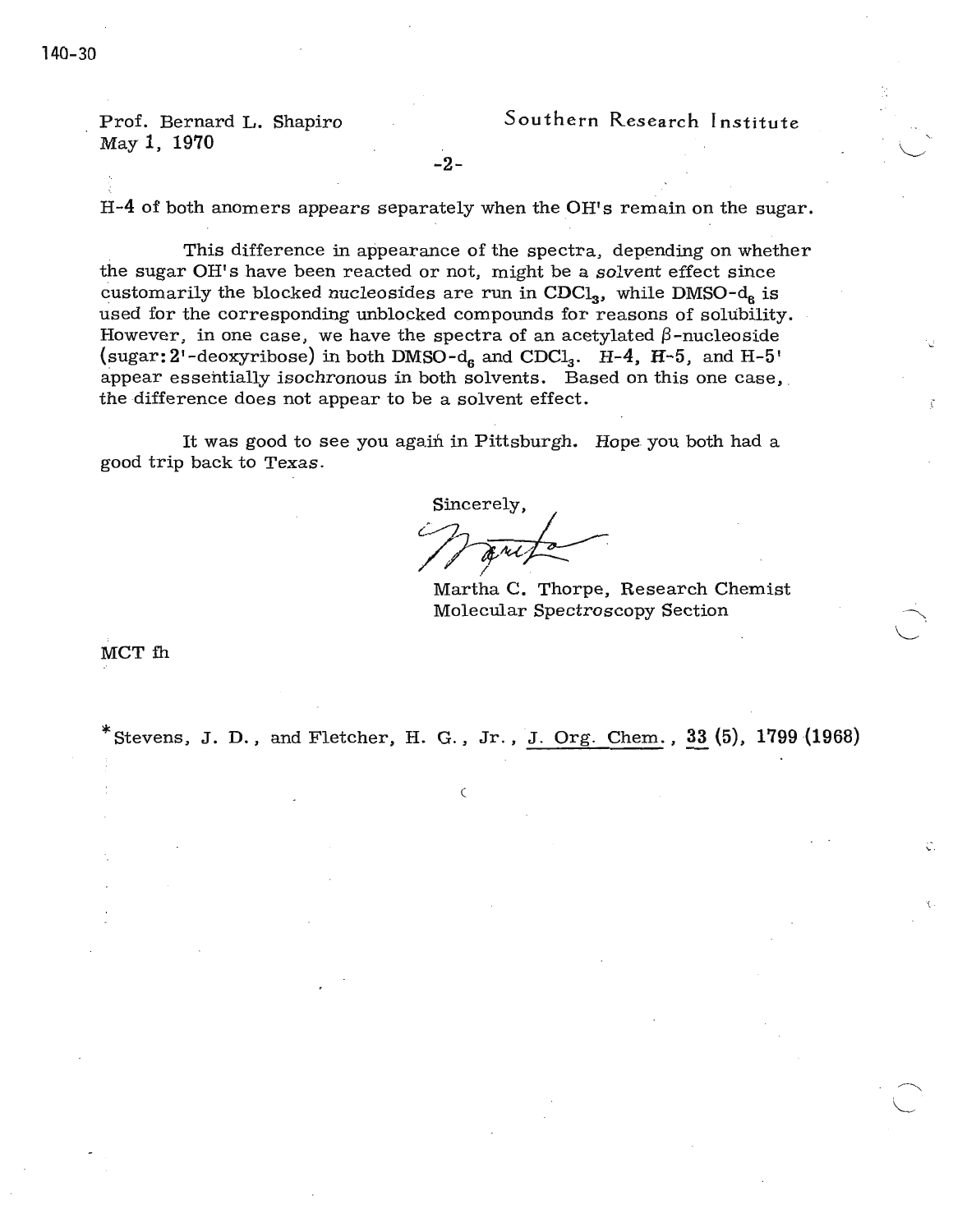# Author Index - TAMU NMR Newsletter No. 140

| Alford, $K.$ J.  | 22              | Hartmann, O.    |                |
|------------------|-----------------|-----------------|----------------|
| ApSimon, J. W.   | 6               | Jentschura, U.  | 8              |
| Banks, H. D.     | 18              | Kurland, R. J.  | .28            |
| Bishop, E. O.    | 22 <sup>7</sup> | Lippert, E.     | $\frac{8}{2}$  |
| Bittner, E. W.   | 26              | Mavel, $G.$     |                |
| Burdett, J. L.   | 14              | Muntz, $R$ .    | 15             |
| Douglas, $J. R.$ | 25              | Pinto, A. J. L. | -5             |
| Eliel, $E. L.$   | 18              | Pirkle, W. H.   | 15             |
| Gatti, G.        | 20              | Rodmar, S.      |                |
| Gerig, J. T.     | 26              | Smith, J. D.    | 22             |
| Gestblom, B.     |                 | Thorpe, M. C.   | <b>29</b>      |
| Gil, V. M. S.    | 5               | Wehrli, F. W.   | 11             |
| Gribble, G. W.   | 25              | Zetta, L.       | 2 <sub>C</sub> |
|                  |                 |                 |                |